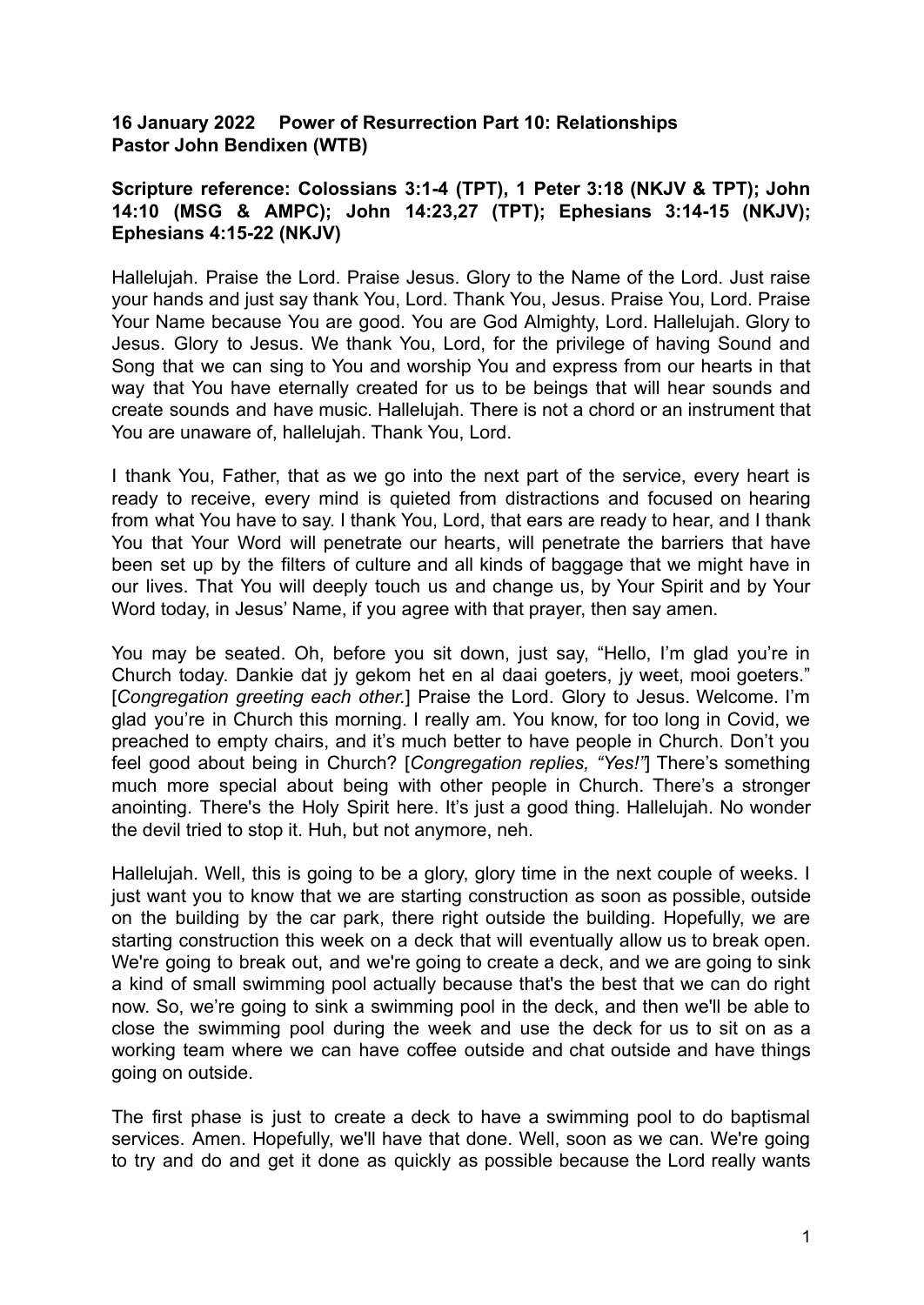me to do baptism services. If you all want to get baptised, I can do that. Just not in one day. I have to work out between now and then. Hallelujah, praise the Lord. There's a lot of things that God's doing, and already He is proving Himself to be Big and Bold for us in this year, beyond my wildest expectations. Some things happened even in this week. That is really, it's beyond my wildest expectation, and we're just waiting to have final conversations and set out terms of agreement and letters of agreement and usage, but God has made some land available to us in Slipstream. About a thousand hectares of land, available to us that we can run it and manage it on behalf of the owners and create single tracks, running tracks, cycling tracks, and it will be all ours. Hallelujah. Ha, ha, *[Pastor John laughs]* but joh, I'll tell you what, it doesn't take long for the Lord to say, " *Be Big and Bold Version Two in 22,*" and then He shows up. I'd say that's the *Open Hand of God Extended* towards us, don't you think? Yes, with abundance and increase and blessing. Praise the Lord.

I've been talking about the Power of Resurrection, the Resurrection Power of Christ Jesus that it is inside of you. You are a Christian because Jesus died, and He rose again. The power that caused Jesus to be raised from the dead is the same power that raised you from your death because you were dead in the world. You were not alive to Jesus Christ, you were dead, but it raised your spirit man to new life. It's that same power that when your body dies, your spirit goes immediately into heavenly eternity, and you have life with Jesus for eternity. The same power that heals people, it's the same power that is available to you to change your financial circumstances. It's the power of God that changes everything. That power didn't just manifest itself in raising Jesus from the dead; that power was always in Him, the Father, eternally. It just showed up that way to raise Jesus from the dead. That same power is in you. That same power is in you. Hallelujah.

The Father, the Son and the Holy Spirit have residence in your body by means of your spirit man. So, if you are a born again Christian—if you have said, "I make Jesus the Lord and Savior of my life. I invite Him to be my Lord and Savior, and I recognise that I need Him as my Savior, and you have made Jesus the Lord and Savior of your life, then the same power lives inside of you. There is not just a little bit of Jesus that lives in you. Or a little bit of the Holy Spirit that lives in you. Or a little bit of the Father. In your spirit, your spirit man is completely a new creature. It is the person of the Father, the Son and the Holy Spirit who lives in your spirit. You are a new creature. It didn't cause my hair to start growing out again, so what part of me is a new creature? My spirit-man.

So, there are a few things that must change; my body is going to change whether I like it or not because God has given me a set amount of time and a set amount of years on the earth, and He called me to be on the earth at this time, and here I am because He purposed me to be here. He predestined me. He foreordained and called me before He even created the earth. I was in Him, and He said at this time and place I would be here to do what He's asking me to do now.

I have a set time on the earth to do what He's asked me to do, and the time will come when I will have no more energy left in my body, or the time will come for my body to lay down; let's rather put it that way. It will be time for my body to lay down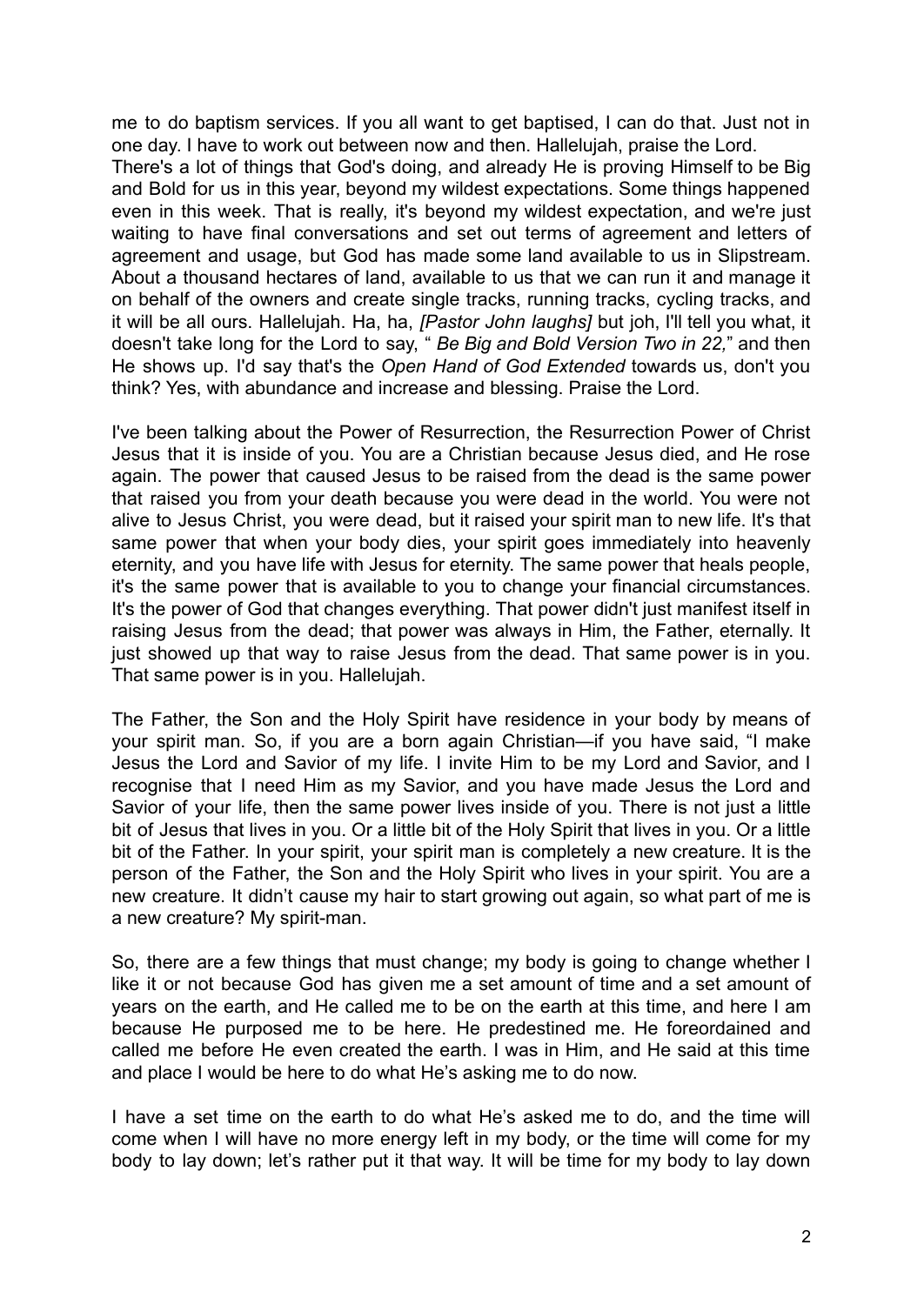and no longer contain my spirit and my soul, and that will be the time when my spirit and my soul will go into eternity. It will be present before God, and it will represent all of what I did on the earth and eternally what my spirit-man and my soul will carry before the Father will either be burnt up like hay and stubble; or it will be presented to Him with gold and silver and precious stones, depending on what I did while I was on the earth.

That is a truth. That's not just a fact. It's the truth. So, it doesn't matter if you've spent seventy years of your life following your own purpose and not considering God as part of designing your life; you know now. God is the God of redeeming time, and He can cause you to do in seven years of your seventy-year life to redeem all of the previous seventy years. He really can, by His power. By resurrection power. Hallelujah.

Well, how is that possible? Well, I don't know all the things that God can do, but for example, He might cause you to just pray in the spirit or pray for God to raise up men and women on the earth that would preach the name of Jesus. There was someone who prayed Billy Graham into the earth like that and Billy Graham into his ministry like that. That person then, you could possibly say, redeemed all of their time on the earth through Billy Grahams' ministry. Then all of the people that were touched later.

There's a lot of things that God can do to redeem your assignment and your purpose for being on the earth. So, I just want to read to you. I've got quite a lot to get through today, but I just want to read to you our foundation scripture, which is in Colossians 3 verse 1 to 4 in The Passion Translation, **<sup>1</sup> Christ's resurrection is your resurrection too. This is why we are to yearn for all that is above, for that's where Christ sits enthroned at the place of all power, honor, and authority! <sup>2</sup>Yes,** *feast on all the treasures of the heavenly realm* **and fill your thoughts with heavenly realities, and not with the distractions of the natural realm. ³ Your crucifixion with Christ has severed the tie to this life, and now your true life is hidden away in God in Christ.** ⁴ **And as Christ himself is seen for who he really is, who you really are will also be revealed, for you are now one with him in his glory! (Colossians 3:1-4 TPT)** Hallelujah.⁴**You are now one with him in his glory! You are now one with Him in His glory.**

Last week I was talking about the concept of oneness, and next week I'll get back to that, and we're going to have a dramatic service next week; let's just put it that way. You will see some drama on the stage next week. In the most unexpected way, the Lord has given me a visualisation of how I can explain to you, and you might see what this means, but I have been speaking to you about the oneness. That we don't have a full concept of, unless it's the Holy Spirit that helps you understand it, we don't have a full understanding of oneness, because the oneness that you experience is the oneness with yourself, so you have a desire, you have a thought, you have an action, and it all flows inter-connected. It's so in oneness with yourself that however you choose to develop your oneness, you become used to the oneness that is yourself.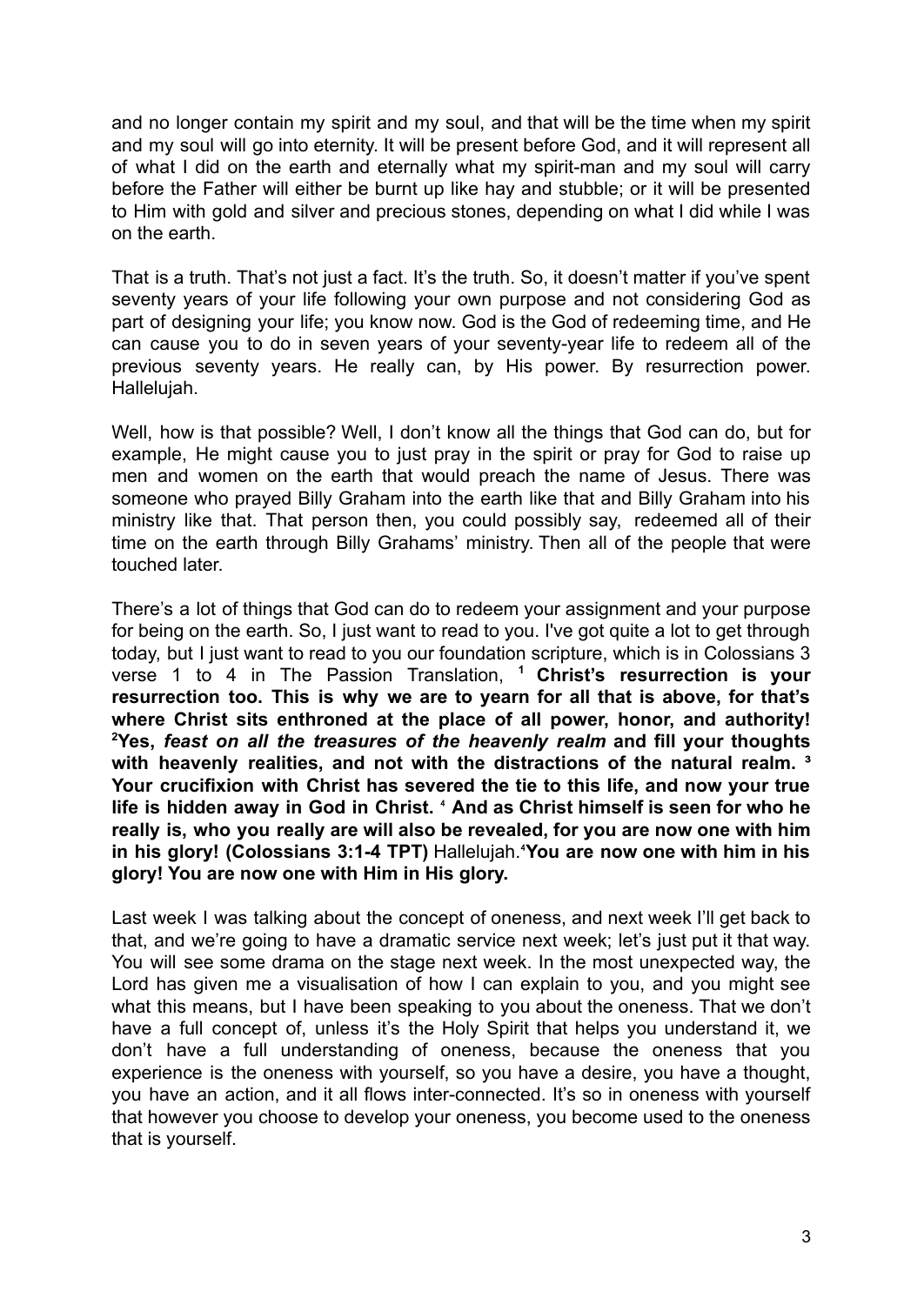But, then when you have to take your oneness and connect it to someone else's oneness, that concept is rather challenging and difficult for people to understand, and it's the reason why marriages and relationships have so many challenges; because it's the concept of oneness that gets in the way. I, as one, want what I want as one, and you as one, want what you want as one and where we come together and we can't create a oneness in our together oneness's, I know it's not good English, but bear with me.

So, that margin there, of where we come together and we try to create a oneness, that's where we are always challenged with each other. So, the way to have a oneness in relationship, and the same happens with finances, the same happens in all aspects of our lives, is that when anything is busy developing or happening in your life, it's your oneness that is viewing a circumstance, or viewing a person, or viewing a situation that you've come into contact with; and you're always looking for the place where you can either withdraw back into your oneness and be comfortable and satisfied, or go out of your oneness and get into agreement with, and have the power and the satisfaction and the joy of the oneness of where you come together. Hallelujah.

It's why the power of agreement; because agreement is a point of oneness. Last week I read to you the scripture from 1 Peter chapter 3 verse 18: **<sup>18</sup> For Christ also suffered once for sins, the just for the unjust, that He might bring us to God, being put to death in the flesh but made alive by the Spirit. (1 Peter 3:18 NKJV)**

So, I talked about the fact that He died to bring me to God. Remember? I said to you, and I had you all say this together with me: *Bring me to God.* He brought me to God. Right? In other words, He suffered, so there's no barrier between you and God. Nothing. There is no barrier. Whatever barrier happens to be between you and God is either a barrier of deception, or it's a barrier of self-choice; that oneness that you choose to be one with you, rather than one with God.

So, wherever you choose, always, to be one with yourself without including God in your oneness, or making God the point of your oneness; the point of your oneness, that is your own self-oneness, is always going to be the place where you fall short.

That's where we have our challenges in life. It's where we don't have oneness with God, we have oneness with ourselves, and He's not the focal point or the foundation of oneness. His desire for you is to be with God and to be in God, and for His desires to be your desires. When His desires become your desires, that oneness is unstoppable, and it literally can change and move anything that is in your life, anything and everything. There is nothing that can stop you from getting done what God wants you to get done.

The Passion Translation puts it this way, **<sup>18</sup> Christ suffered and died for sins once and for all—the innocent for the guilty—to bring you near to God by his body being put to death. (1 Peter 3:18 TPT)** He wants you to be near to God. If you remember, I said, He wants you every day for you to breathe and live, and you should have a singular focus, that should be to draw near to God. Not to focus on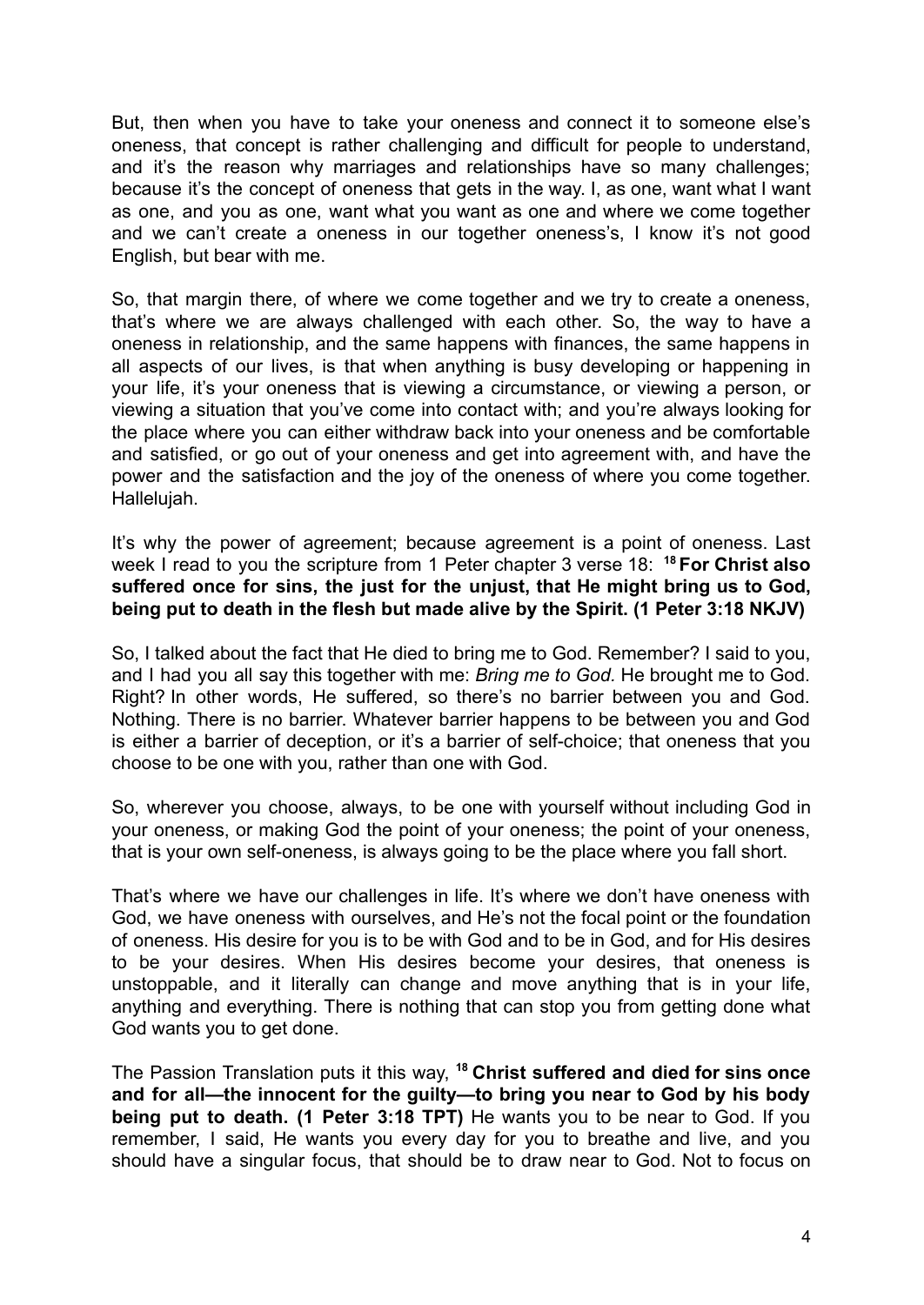anything else. You should have a singular focus of drawing near to God. In a moment in this service, I'm going to show you again with some drama. I'm going to show you how this is going to operate and how this functions practically in your life. So, stay connected with me. Stay in oneness with my message today. Alright, don't allow your mind to go to too many different places. Try and stay connected to me. Because in this message the Holy Spirit is going reveal to you through some of the practical things He's given me to show you today.

If you remember, I read to you from John chapter 14. I'm only going to focus on verse 10. He talks about, "I am the way, the truth, and the life." It's that message. It's that passage of scripture. But verse 10 says, **<sup>10</sup> Don't you believe that I am in the Father and the Father is in Me? The words that I speak to you aren't mere words. I don't just make them up on my own. The Father who resides in me crafts each word into a divine act. (John 14:10 MSG)** I really like that. In other words, I'm not just speaking any kind of word; every word that I speak is crafted as a divine word. That will tell you that Jesus didn't live casually or just speak words for the sake of making people comfortable around Him socially. When He spoke, He always spoke what God was telling Him to speak. If God was telling Him to speak and say something to make people feel comfortable socially, then those were God's words that crafted Him, crafted in Him to make them feel that way. That did happen from time to time, but He didn't just speak it for the sake of speaking. Some of you might say, well, that's a fairly boring place to live. It's a very powerful place to live.

I'm going to read this in a different translation in the Amplified, and it reads the same verse, **<sup>10</sup> Do you not believe that I am in the Father, and that the Father is in Me?** oneness. **What I'm telling you I do not say on My own authority** *and* **of My own accord; but the Father Who lives continually in Me.** Continually, in other words, if something's continuous, there is no break. **Father who lives continuing in Me does (His) works (His own miracles, deeds of power.) (John 14:10 AMPC)** So, Jesus is saying, it's not Me who does the deeds of power, it's the Father who lives in Me that's doing His deeds, I'm just the vessel. I even said to you last week, whatever I stand up here, and whatever I do up here, I am the vessel, and I do the best that I can to prepare myself to be a proper vessel—used by Him, so that the message that He wants to speak to you and how He wants to touch you, gets through to you.

It's been many, many, many times. It happens every week, just about actually, that people, people come and say to me, "Pastor John, that message, you don't know just how close and how accurate that message was for me." And sometimes they actually think it has happened occasionally, that they've had meetings with Pastor Christi in the week or someone else in the week, and they've spoken their stuff out, and they think that Pastor Christi has spoken to me and that I'm in the pulpit actually speaking, what she told me about them. When none of that's happened, I'm just before God, and what God gives me a message, and He ministers it to you in such a way that it's so relevant to you that actually you think Pastor Christi has been talking about you, to me. Sy's 'n klikbek. You know what I'm saying? She's been telling him everything I said in the meeting.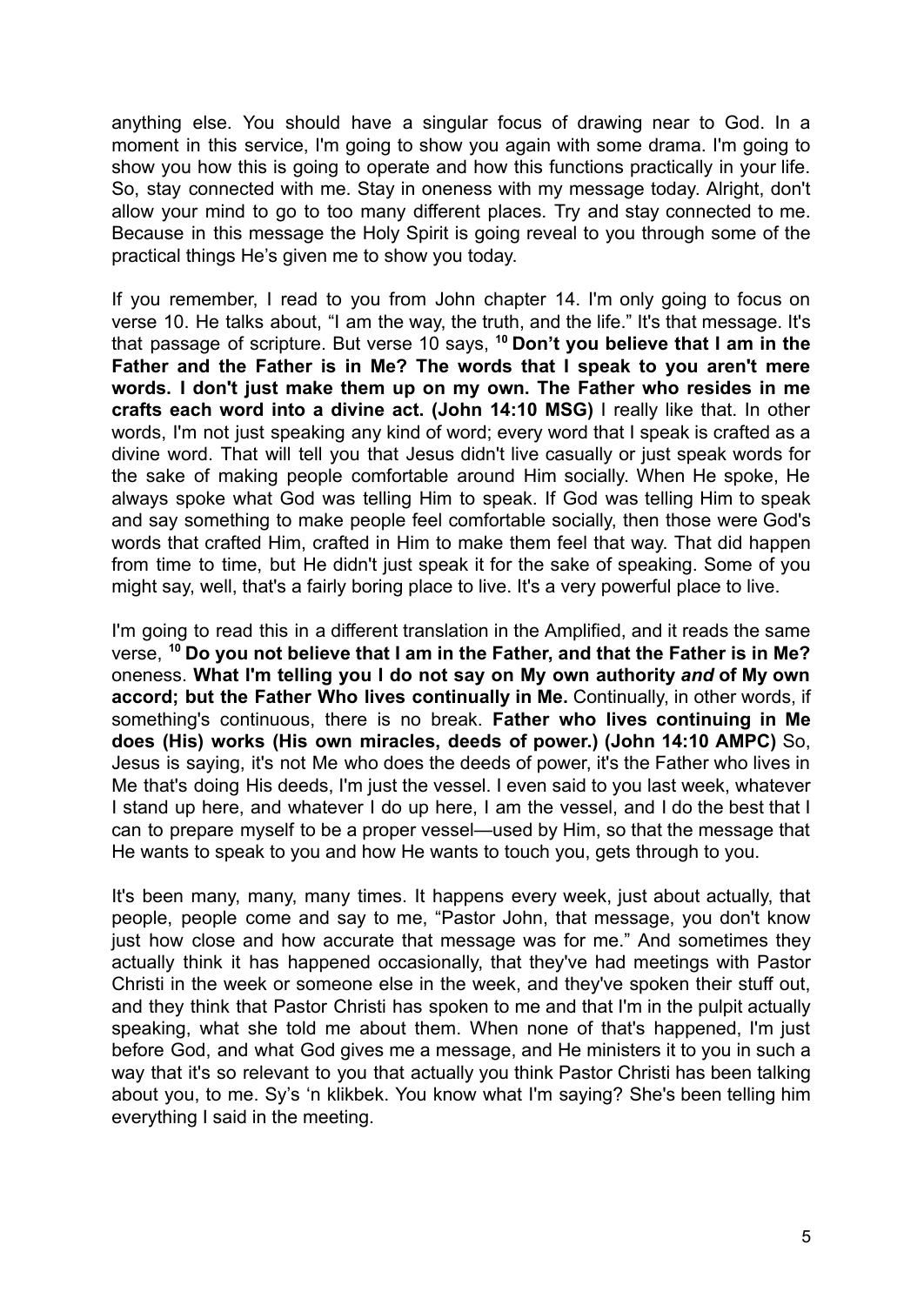No, no, not a word. Most of the time, 99% of the time, I'll preach a message, and then Pastor Christi will come to me and say, "Pastor John, you don't know what happened last week. I talked to so and so, and you said everything I said to them in private in the Church. You couldn't know how much you said on Sunday that actually, we talked about in private?" I said, "No, I don't. I didn't know that you had that conversation." Well, that's the Holy Spirit because I'm just the vessel. He's ministering His words to you. Hallelujah.

**<sup>10</sup> The Father who resides in Me crafts each word into a divine act. (John 14:10 MSG)** Hey, I tell you what, if you begin to live your life; so united to the words that you speak, that everything you speak is a divine craft. I'm crafting a divine thing in front of me right now. I spoke to you about relationship and said that it comes from two Latin words, and it actually means to produce, to produce. The word relates, also in a different dictionary, to relate one's self or to vent thoughts in words. I also said to you that the best definition that I could find about relationships or relating is a state of connectedness between people. Praise the Lord.

John chapter 14, verse 23, says, **<sup>23</sup> Jesus replied, "Loving me empowers you to obey my word. (John 14:23 TPT)** So, it starts in your heart that you would love, love Jesus. In recent months, I have found myself waking up in the mornings, and my words that have been coming out of my mouth have been along these lines. "My Father, my loving, Heavenly Father, my Father, you are so precious and so real, and so wonderful to me, my Father". It's been a really amazing thing that the Holy Spirit has been guiding me and leading me that I would speak the words that Jesus prayed, our Father, which art in Heaven, glory, most magnificent is Your name. You know, and I found myself in the first minutes, the first part of my time with the Lord speaking words to the Father. Because I find that as I speak those words, the connectedness between Him and me is by the Holy Spirit, He empowers me to connect, reach into the love of God, which is in my spirit man, to become an expression of my soul. It brings me into His presence, and I understand and recognise His presence because I honour Him as my first part of the day.

**<sup>23</sup> And my Father will love you so deeply that we will come to you and make you our dwelling place. (John 14:23 TPT)** This is the desire of the Father. Can I read it to you again? **<sup>23</sup> Jesus replied, "Loving me empowers you to obey my word. And my Father will love you so deeply that we will come to you and make you our dwelling place. (John 14:23 TPT)** This is an amazing place to be, **make you our dwelling place**.

Verse 27 says, **<sup>27</sup> "I leave the gift of peace with you—my peace. Not the kind of fragile peace given by the world, but my perfect peace. Don't yield to fear or be troubled in your hearts—instead, be courageous! (John 14:27 TPT)**

Ephesians chapter 3 verse 14 in the New King James Version says, **<sup>14</sup> For this reason I bow my knees to the Father of our Lord Jesus Christ, <sup>15</sup> from whom the whole family** that's you, if you're born again, you are in the family of God, **<sup>15</sup> from whom the whole family in heaven and earth is named. (Ephesians 3:14-15 NKJV)** You are named because Jesus is our Lord and Savior. We are named as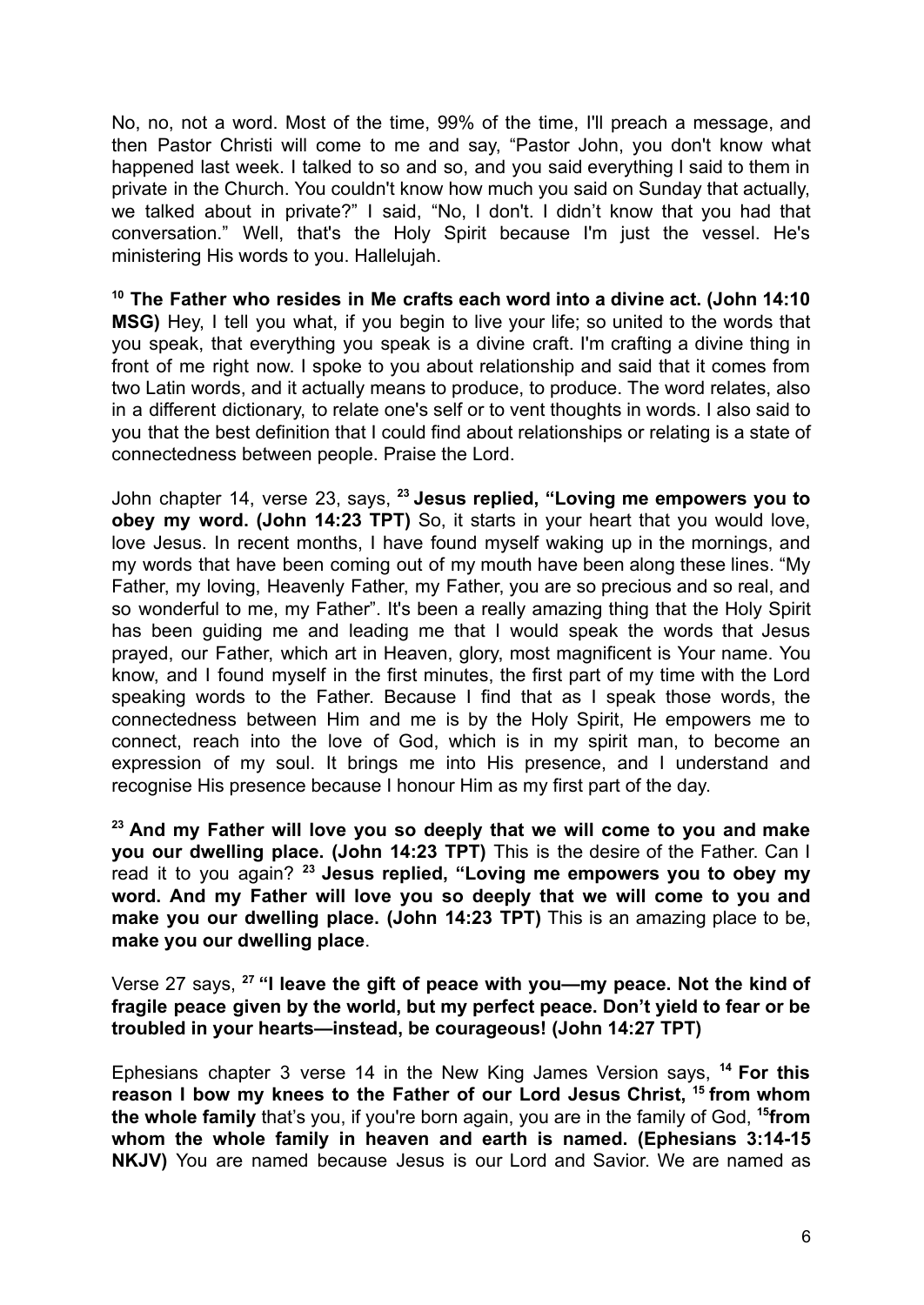children of the Most High God. Wow, I pray that this becomes a revelation in your heart, that you are a child of the Most High God.

I would like to; I'm going to show you my graphic in a minute to be able to speak to this, both today and next week. I want to just explain to you that every being that has been born onto the earth—now there's a lot of intellectuals that will want to try and focus or shift the attention of how you were born into the earth, rather than the fact that you were born into the earth. So, the how is the reason why people permit abortion because they say, if someone is conceived a child, and it was conceived out of lust, if it was conceived out of violence or rape, or if it was conceived outside of the time of your life where your will or your circumstances would permit you to have the ideal environment to raise a child. If you conceive a child at that time, you can abort that child because the how and the timing is not conducive to a child coming into the earth.

So, people focus on the how and the timing rather than on the why. It's convenient for them to do that because it's convenient to abort a spirit they don't believe was breathed by God in heaven. So, they say, "How can a spirit be brought into the earth through violence, for example, rape? How can a spirit be done? Let me tell you; God is not a God who is confused. The act of how is not the reason why God wants or doesn't want someone in the earth. When the time comes for Him to breathe a being into the earth, if that's the act that brings the being into the earth, then that's the time that God will bring that being into the earth. But people say because of the how, the why or the purpose of their birth, theïr being born cannot be significant. Sometimes it's the people that's been born into the earth in the most extreme hardships that go on and become and do tremendous and great things in the earth. So, that's not an excuse.

They want to take it away from the fact that right before anything was ever formed in eternity, God already had you in His mind. He already knew you, and He already knew what time of the eternal timetable and the earth timetable, what is the time to insert you into the earth because He needed you. Your gift, talent, calling, and everything He needed you in the earth, right now. To make it personal, you, right now, right here. You're not here by mistake. He wanted you to be here. So, time comes from eternity into the earth for this very brief time and while He's here wants you to understand oneness. He wants you to understand the oneness with Him, the oneness with Christ, the oneness of the body, so that you for this period of time, while you're alive, can represent the power of Christ and who Christ is in the body of Christ. You can represent Him to all the principalities and all of the creatures in the universe. So, when you go, there are others that will come, that will continue that and continue that because He wants you to be the representation of Jesus to the ages that have been passed and the ages to come. So, we don't serve a small-minded God. Hallelujah.

I'd love to have a conversation with you about the multi-dimensions of God and time, and that if God who is light and therefore operates everything in His realm at light, people will tell you that if you could travel at the speed of light, you could literally live in a thousand years as one day. Mathematically, it's been proven. So, if God lives in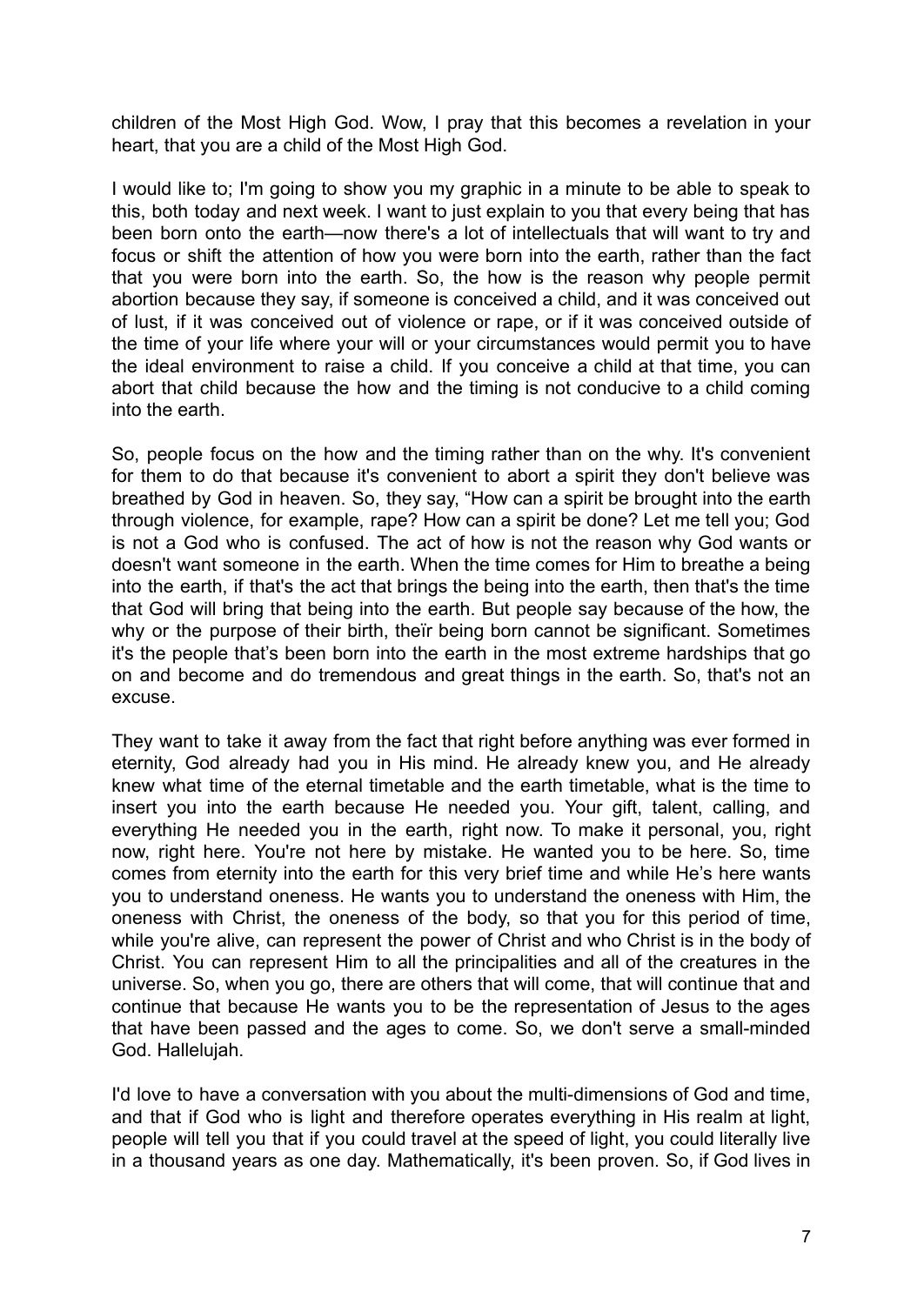light, then He lives in a life form that is not measured by time. So, eternity has no boundaries of time. Eternity is Him in light, in any moment of time, in any moment of being He chooses to be present, He is present in that moment of time, in that moment, in this space of His being wherever and whenever and whatever, because time isn't His limiting factor. He can live on so many dimensions of God Himself in so many different places in so many different spaces in so many different ways because He is completely outside of the form of time.

We can only think in a three-dimensional linear component, but God has so many dimensions to Himself outside of where we are that we think we can understand Him. He expects us to have faith that He, who He is, has got a plan and purpose for us and that where we are, He can both look at you in your moment where you are right now, and He says, "I can be in where you've been ten years before you are here." "Well, how can you be back ten years ago?" "I can be back where you were ten years ago because, in Me, there is no beginning and end." Come on now. Maybe I'm blowing your mind a little bit. But I want you to understand that there is no beginning and ending in God, and there's no shadow of turning in God, and everything that ever was and everything that is and everything that ever will be is all in Him. So, He's always ever-present at every place forever. So, it doesn't matter that you think you are fifty years old. He's also present with you still when you were just born.

How is that possible? Well, because time is not something that He's living in. He's living in real-time, all-time with Himself, with you. So, therefore, when you give your heart to Him, and you say, "God, I recognise that I have a purpose and a plan." What He does is, He says, "Okay, okay, I can redeem time for you. Trust me." How are you going to do that? "I'm going to start to do things that I know that you did. I've forgiven you. So, I don't remember all the sins, but I remember the decisions you made, where you served Me and the seeds that you sowed in your service to Me, and I'm going to use all of those back in your time to create a harvest in this time and in the time to come. That will redeem the seeds that you sowed in that time.

There were people that were praying for you before you knew they were praying for you because I led them to intercede for things they didn't even know they were praying for in the spirit." How be it, he that prays in the spirit prays out the things of the Spirit, and you cannot understand them in your natural mind, but you pray them out by the Holy Spirit, you pray the perfect will.

So, I've had people praying for you before you were even born, praying by the Spirit, they didn't know what they were praying for, but I used those prayers for you. I use that seed, and your seed and the things that you gave to Me, and I will bring you back onto your ancient path, onto your ancient assignment, onto the purpose why you were born, and I can go back and make all the good decisions that you made and all the seeds that were sown for you. Just give Me your heart and your faith, now. You can have that for free today.

So, Ephesians chapter 4 verse 15 says, **<sup>15</sup> but, speaking the truth in love,** we **may grow up in all things.** We may grow up, grow up, hey, grow up. But I'm, I'm an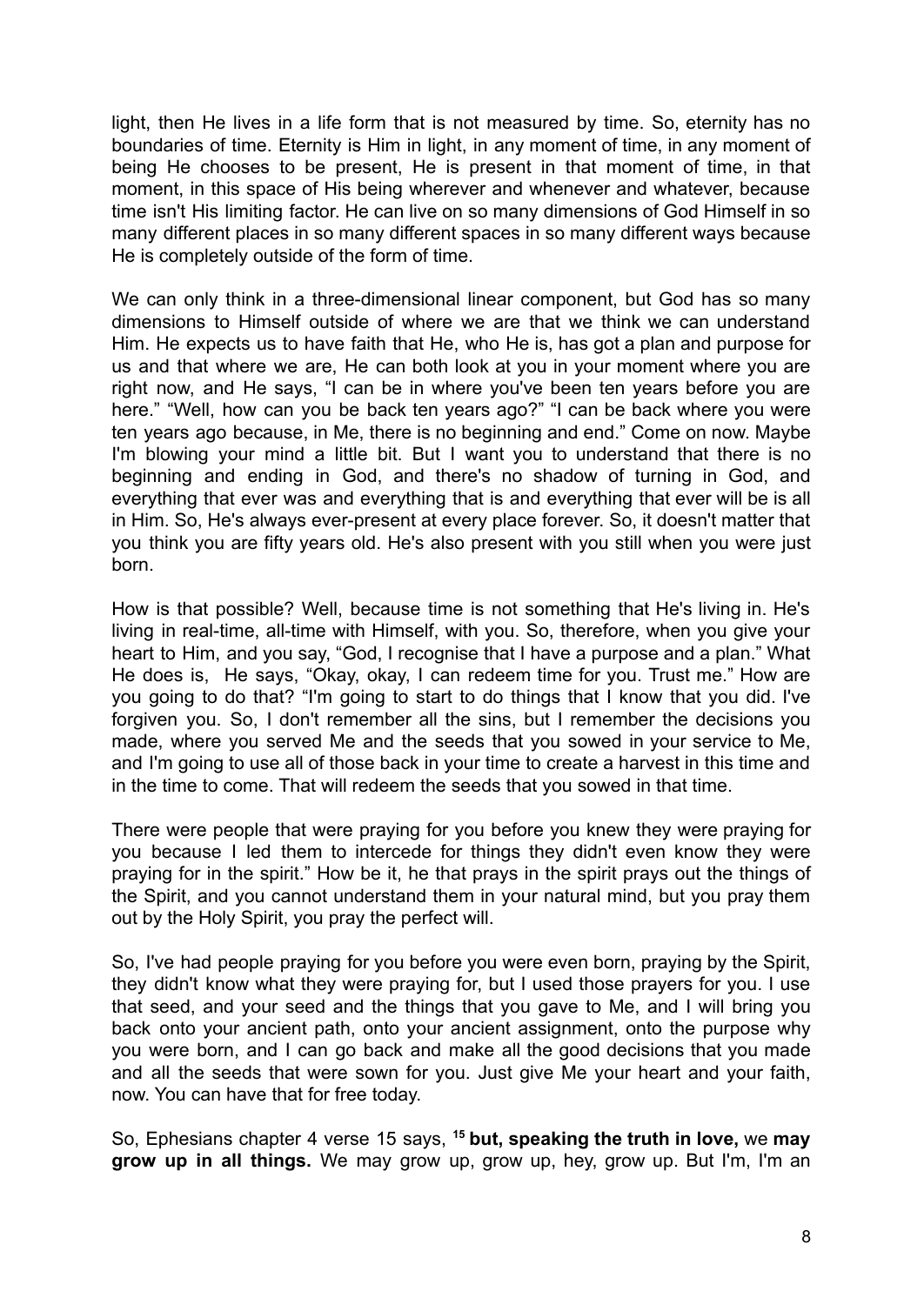adult, and I'm old. You can still grow up. That means, grow up! So, even though I consider myself and based on the Word of God, the Word considers me to be a spiritually mature being because I have not just natural knowledge, head knowledge, understanding of the ways of the spirit, but I have an understanding of revelation of the ways of God, and because of the way that I have walked with God, God would say I am an elder in the Church. I'm a teacher, not just because of my calling, but also because of my walk. Hello. But I can still grow up. I have still got growing to do, because all things, is a lot of things. Right?

**...into Him,** all things, into Him, **who is the head—Christ—<sup>16</sup> from whom the whole body,** that's all of us, **joined and knit together by what every joint supplies. (Ephesians 4:15-16 NKJV)** Can you please do me a favour and raise just one hand, any hand. Please raise one hand, any hand and say, "When God says He's talking about my joint, He's not talking about this joint. *[Pastor John raises his hand and waves it]* Come on, say, "It's not this joint." *Congregation* says, ' *It's not this joint.'* He's talking about me being joined.

So, if God's called you, let's just say He's called you with a gift, and He's called you to be in the earth at this time, then He's called you also to be in the body of Christ at this time. So, then you can't be joined to the whole universal Church, of course, you are, that too, in Christ, but you can't have a relationship with the whole universal Church. So, when you raised your hand, hey, when you raised your hand, was your hand slapping your leg? I dare you to take the same hand and keep it up there and slap your leg at the same time. Come on, let's see if anybody can do a Houdini here today. No, it's not possible for your hand to be here and there at the same time. Right.

So, people who have an argument say, I'm part of the universal Church, so I can stay home and watch TV and grow. I can watch and do this, and I can't be joined. What you're saying is that I'm disconnecting my arm, my hand or my forearm from my body, and I'm going to let it roam away around there. So that it can go where it wants to go, you can't do that. It's impossible. It's got to be joined somewhere. You got to be joined to the Church, in a Church. When God sets you in a Church, it means He wants you to be joined there for a reason because He wants this part of the arm to be connected to that part of the arm, and you're it.

Don't think I'll go and be part of the Church. I don't like this church, I'd don't like ...well just cut your arm off, see how well you do. I promise you; you are going to bleed a lot. You're going to bleed, a lot, a lot. This part of the body becomes very painful, and what happens is that you can still save this part of the body because you have to have surgery here, cauterisation here. It means you got to stop the blood flowing to the rest of the joint that's now been cut, but this joint has no more blood supply. It doesn't matter that your joint is saved. Your joint can't do anything that you're supposed to do in Christ. It becomes lifeless, bloodless, dead tissue. Eventually, it will corrupt and decay, which is why so many Christians are out there in the world with the aroma of death around them, because they live like the world because they can't live any other way because they've disconnected from the Church. So they live in a corrupted, decayed position of living in the world.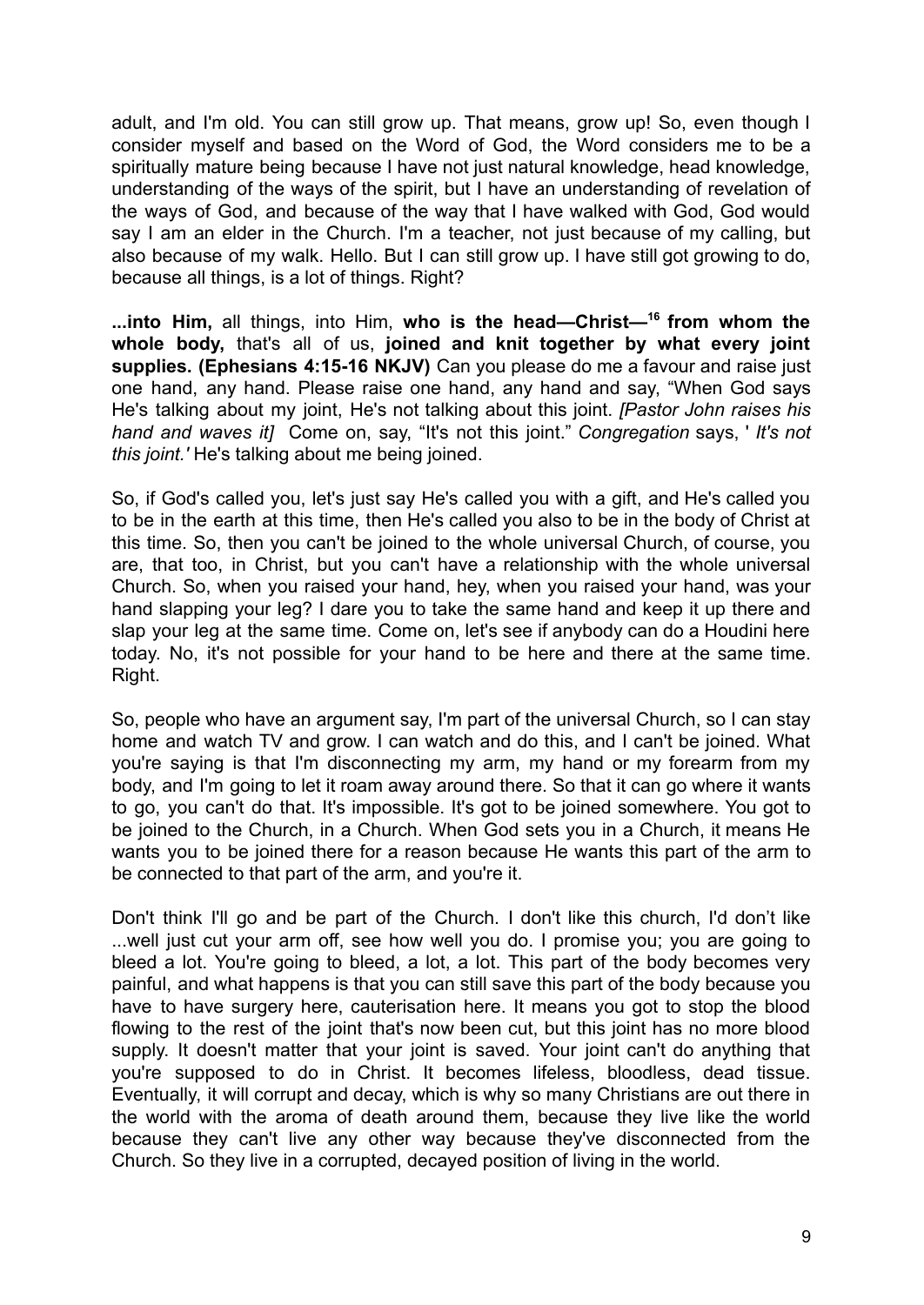I'm preaching so well this morning, and you might as well say, "Amen, praise Jesus." That's why it's important that you got to be connected to the Church. I'll tell you what happens is that sometimes people get dislocated from the body that they are connected to. A dislocation is not an irreparable condition. It just means that it's painful and it's out of joint. You can live with that pain for as long as you are willing to put up with the pain, but you should go to someone that can help you be located instead of dislocated. The minute you stop the dislocation you function normally. At least you didn't go as far as bleeding. Hallelujah.

So, **<sup>16</sup> from whom the whole body, joined and knit together by what every joint supplies, according to the effective working by which every part does its share, causes growth of the body for the edifying of itself in love. (Ephesians 4:16 NKJV)** Whatever you're doing, you're helping me to grow, because you bring love and you bring stuff to the body that I need. You and me, we're connected. Your life helps me live and my life helps you live. We stay healthy and alive. The person sitting next to you, go like this, [*Pastor John gestures that you must stick your elbows out to your sides*] same-a-ting. So say it, *S*ame-a-ting. We keep each other alive. "Ahh, but you offended me, I don't like you. You said something I didn't like." Okay, be dislocated for a bit, it's painful. I know, but just get located again. Let someone come and fix it. Get a Holy Ghost doctor, you know, it's your friend. It's the brother that's going to tell you the truth that says: "Hey, you're dislocated, you're dislocated, you're not properly connected here. Your joint is hanging." It's your brother that can see it because he's right next to you. He hears your words, and he sees your pain, and because he is feeling the pain because you got pain that you bring to him. Eish, this is so good on so many different levels. Can I have my first slide, please?

Okay, I want to just show you that, this man here is a being, and I've put the heart there, because I'm wanting you to see that, this man's spirit man and his soul and his will, is inside of his body. Remove body, that heart, that spirit man goes to be with God, or hell, separated for God eternally from God eternally, if Jesus is not his Lord and Savior.

Okay, next slide, please. I know you can't read this too well, don't worry, I've got another slide coming, that actually will show you everything that's in this heart. But I'm wanting to show you that the next slide you're going to see, that everything that you are living with, comes from there. It's the reason why the book of Proverbs says, *Guard your heart because out of it flows all the issues of life*. So everything that you are living with, comes out of the inner being of your heart.

I'm just going to skip right to the next slide. I wanted… the previous slide was just to show you that what I'm talking about is in your heart. Okay, so this is the slide that I want to talk to you about. God is the centre of you. He is in the middle of your heart. Right? Should be. He is. Whether you let Him be or not, He is, if you're born again. Who and how is God going to touch your life? It's on the board... He is going to touch you through the Church. I'm not trying to confuse you here. I'm just trying to make it simple, because when you live in oneness with yourself as a Christian, what you tend to want to say is: Inside of me is the Father, the Son and the Holy Spirit.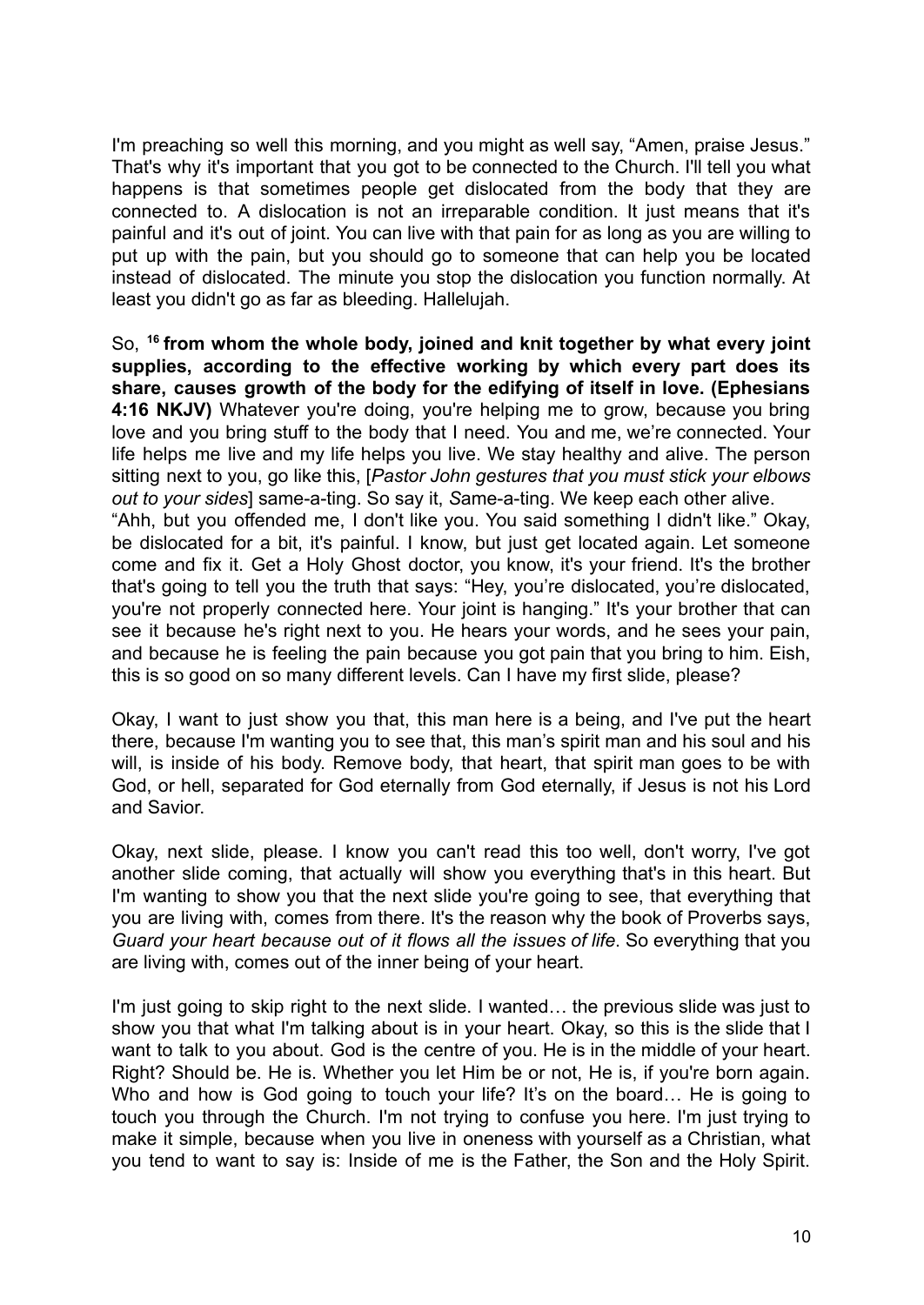Therefore, I don't need anybody outside of what's in me, but God has already said, and I've just read to you, that you cannot grow up into all things unless you are part of the whole body that's knit together. So, you can't actually develop yourself anywhere, any place, unless it's through the Church.

Most people will talk to you about the Church as being a congregation of people, where Church people, Christians, congregate, Churches, a lot of Churches around the world are measuring their effectiveness by how many people congregate together, or how many people they can touch with a message as a congregation. But that's not what the Church is. The Church is a body that God has put together, that is actually referred to in the New Testament by Jesus, as the Ecclesia and the Ecclesia, is His Government on the earth, and He intends to, it's His desire too, it's His purpose that you and us together, govern the things that touch our world together.

I'm talking about relationships because that means I can't govern my world without you helping me govern because you are part of the Ecclesia. I need your gift, I need your calling, I need your devotion to Him, I need all of your things that are inside of you, to complete me to help me grow. My growth and your growth allows God to have a whole body that He can call to say, you need each other to govern your environment and to govern your future. If you think you can govern your future without the Church, the Ecclesia, then you're just saying, "God called me to myself, for myself, by myself, with myself," and like I said, you're dislocated. Maybe you're even dismembered? Disjointed, dismembered. I dare you to go, just go into an electronic Bible, you can go online to an electronic Bible, and you can find a concordance and go and look up any word in the Bible, on online Bible, if you don't, if you don't have access to one and go and look up decay, corruption, death, and find out if there's anything in your life that you can find that says you can live life, without the body of Christ. Go find out and see what happens to you when you become disjointed, dismembered. I follow my own purpose for my own self, for my own cause for my own reasons, and my talent and my gift has allowed me to be doing whatever I choose to do.

I wonder what would happen - just hear me out now for a moment - I wonder what would happen if Elon Musk was born again, and he realized that his calling was to the body of Christ, and not to Wall Street. I wonder what would happen if he could transition, which is part of the reason why the Bible says it's more difficult for a rich man to enter into the Kingdom of Heaven than for a camel to enter into the eye of the needle.

It's not impossible for a rich man to be born again because a rich man that's born again, sees himself as part of the congregation, part of the Church, but being part of the Church still allows me to be in oneness with myself and not worry about you. You are also part of the Church, you're supposed to do what you're supposed to do with Jesus, and I must do what I'm supposed to be doing with Jesus, carry on, I can be one with myself.

It only makes me responsible for me and what I must do. God never called you to be only responsible for you. I've got news for you, God called you to be responsible for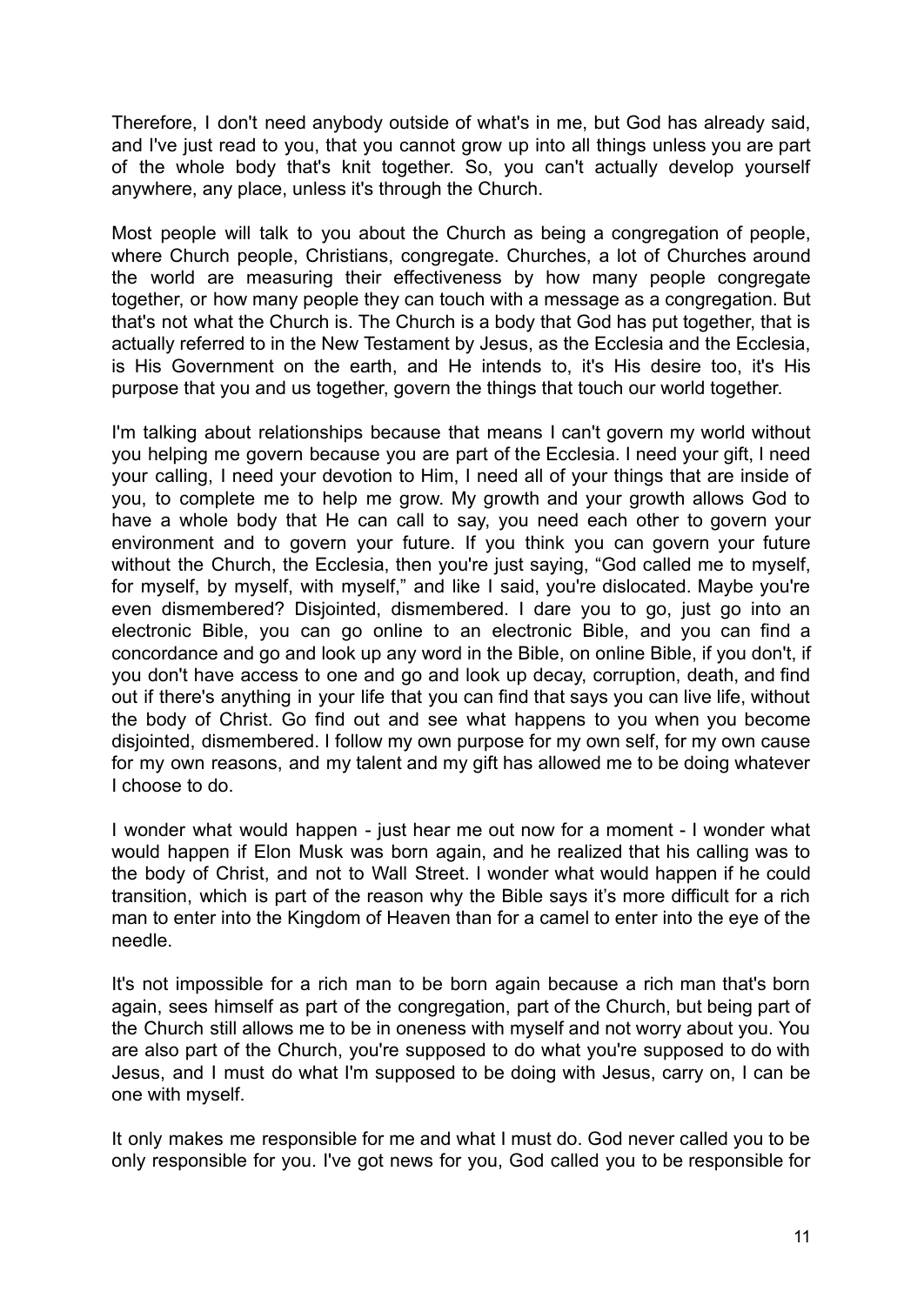everybody that's in this auditorium today. If you are part of this Church, and you're called here, and if you're listening to this message, and you don't have a Church to go to, this is the one you're supposed to be at. How do I know that? Because you're here, and you're hearing this message that you won't hear in most other Churches. If you're here today, or you're watching online, then God wants you to be part of what we're doing, because if you're here if you're listening to us, then you should be in Church. For those people that are in Joburg that are inconvenienced to come here, I say, "Stick to your conviction, not your convenience."

Doctor du Toit, please would you tell me how many years you've been travelling with your family every Sunday to Church from your farm?

Dr du Toit answers: Since 2010.

Pastor John: Since 2010, that means about eleven years. Doctor Zelda du Toit, would you agree, concur with his timing more or less? I'm just making sure the doctors are in agreement with each other. So, how old are you Yatteer?

Yatteer: Fourteen

Pastor John: So, that means you started travelling to Church every Sunday when your Yatteer was three. Nikao, how old are you?

Nikao: Fifteen

Pastor John: So he was four. How far did you travel? How far do you travel every Sunday?

Doctor du Toit: One way is 120 kilometres.

Pastor John: One way is 120 kilometres. You've been doing that for eleven years? That's because you received the revelation that you needed to be in the Body. Even though you have weekly prayer meetings on your farm, right? With us, because we understand that actually to come and be here, twice a week, at night, it's a bit challenging with kids doing school and all that kind of stuff. But you know you have to be part of this Body. So, you come here every week because you have to be in this Body. Right? That's been happening for eleven years. How old are you?

Khayzek: Eighteen.

Pastor John: And Tishri?

Doctor du Toit: Twenty.

Pastor John: She's twenty already? I remember doing her school-talk, end-of-year graduate. How was she when I did that, seven or something?

Doctor du Toit: Eight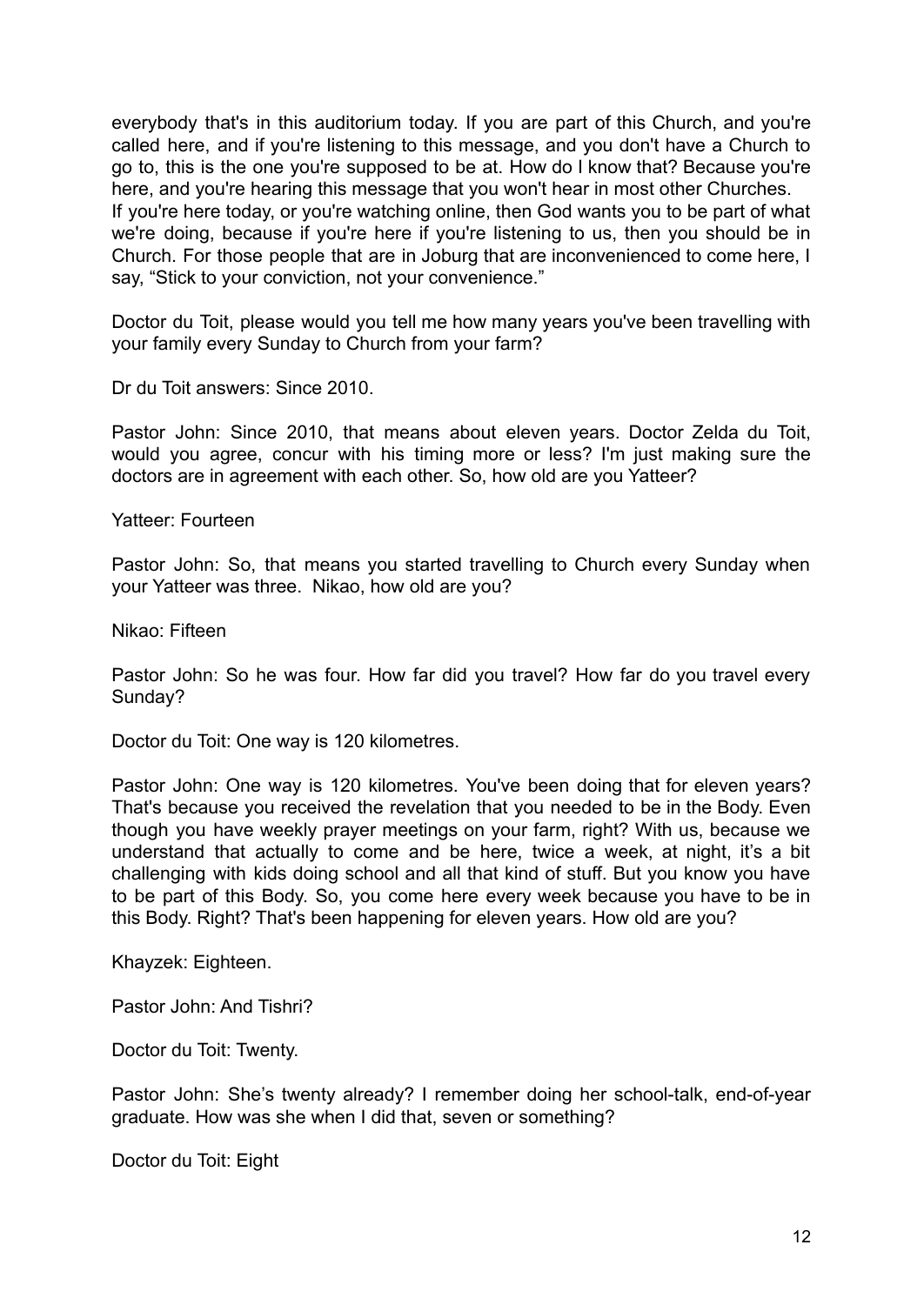Pastor John: I went all the way to Morgenzon to do that graduation speech. Eight years old. There are, one of the things she had, "What do you want to do when you grow up?" "I want to be a boer, I want to be a boer." Now twenty-year-old Tishri, she's following the plan and purpose of God for her life. She's here because they made the decision to do all these years, and by the way, there's no end in sight for them, unless they end up buying a house here and living here on weekends which is a possibility because more of their kids are coming here. Hello.

If you choose your life because of convenience, rather than conviction, then anything will stop you from coming to where God needs you to be. Then, you're no longer taking responsibility for someone else's growth, you're only taking responsibility for your oneness. God is saying, "Never let your convenience be the reason for why you do anything; you let your conviction be the thing that drives your life."

That same conviction that you have with your calling, with your gifting and with your talent that causes you to get stuff done in life, use that because the Church is everything you've got. Oh, but no Pastor, John. I've got an assignment, I've got finances, I've got relationships, I've got a career I've got to follow. I've got to have some rest and recreation, and I've got to do health and fitness or eating whatever you want to put in that category. I've just put a few categories there to give us kind of a holistic thing.

Oh, hold on a minute. Hold on a minute. I just want to, will you guys excuse me for a minute here? This is really just quite important here. [Pastor John phoning Pastor Sharon] Answer it.

## Pastor Sharon: "Hi, John."

Pastor John: Hi, Babe. Listen, this is really important. On our way home I need you to please stop and buy milk and bread and we ran out of yoghurt. There's a few things we need at home and maybe something you know some cheese or some stuff. Can you do that on the way home?

Pastor Sharon: Yah. Okay, I'll do that.

Pastor John: All right. Okay, thank you. Are you happy about this phone call I just made? [Congregation laughing.] Wait, I've got another phone call I gotta make.

[Phone ringing]

Pastor John: Hay Matt. You know that microphone thing that we've been talking about for the Church here. Matt, can you hear me?

Matt: Yes, yes.

Pastor John: Okay. You know, we need at least two or three different models that we can try, demo equipment that we can try, some stuff and I want to top range one, a midrange one and maybe something that's you know, a couple of options we talked about. Can we try and arrange it for next week?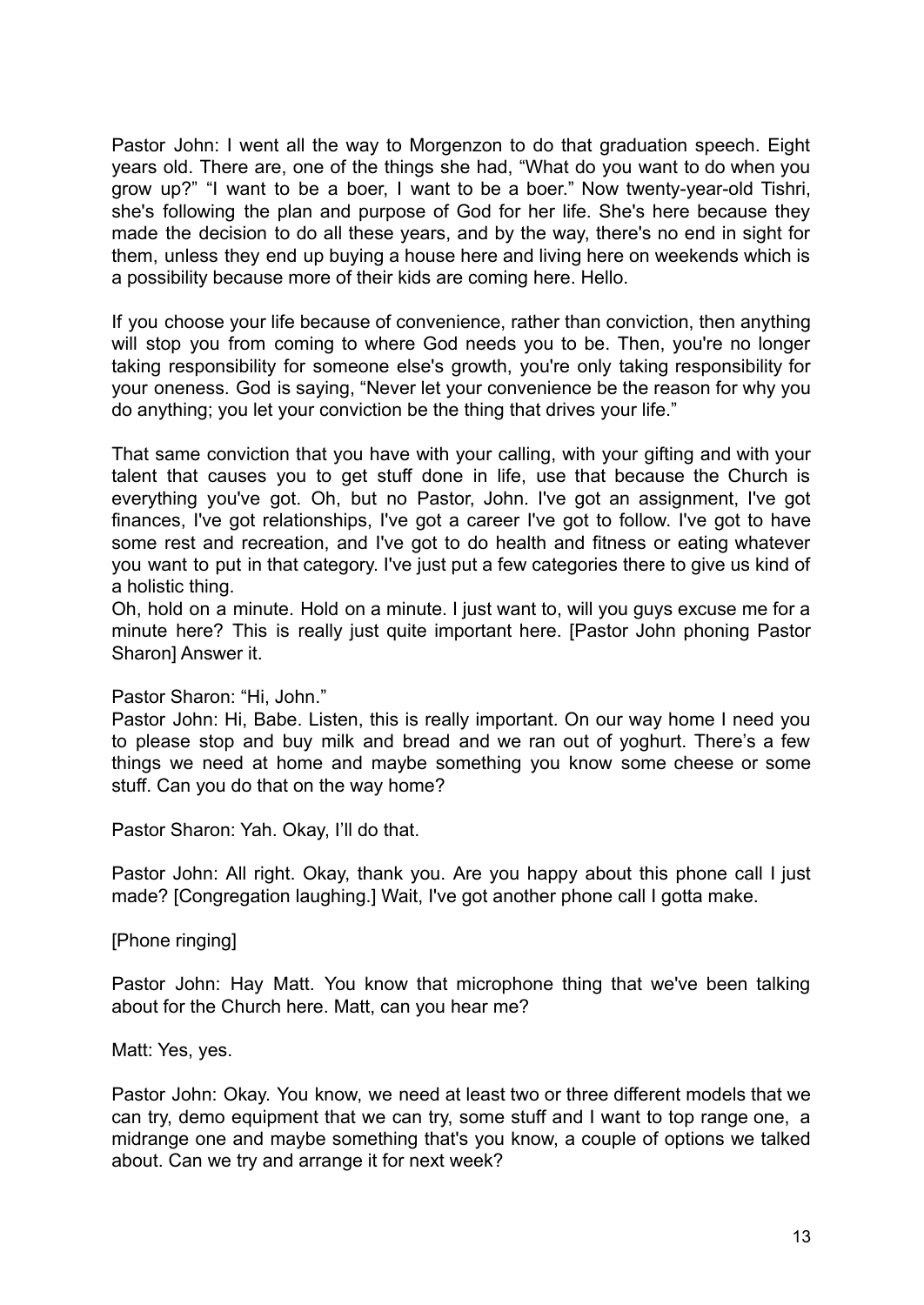Matt: Okay. Yes.

Pastor John: Okay, cool. Thanks. Cheers.

Matt: Thanks, Pastor John.

Pastor John: Are you happy about those phone calls I just made? Hey, not really, hey? Why, because what am I doing right now? I'm in the sweet spot of my assignment. My calling is working for everybody right now, but I have many issues. So if you see this as a wheel, and the wheel that's turning, my walk with God, and our walking, and our relationship with God is like a turning wheel. There's a part of my day that touches my career, there's a part of my day that is touching my assignment, there's a part of my day that's touching my eating, my health, and my wellness. There's a part of my day that's connecting with other relationships.

So, when God is working in your life, He's always working through the Church, to every part of your life, but in this moment, right now, I'm on a pressure point. On that wheel there. What am I busy doing? I'm on assignment, right? If you turn that wheel and it was a turning wheel, then suddenly all of the weight of the wheel, call it a car's wheel, all of the weight is on that moment, on that place. I should not be making phone calls to people to go shopping for me and microphones, because right now my focus is here.

When you're walking with God, you have this thing that's going on in your life, the whole time. Now when I walk out of here, if you were in my office before the Church service started, you will know that a cycling event happened yesterday and a cyclist was being naughty on the road. Unfortunately, it cost him his life and he was killed on his bicycle yesterday. We're being part of the cycling community, we have been asked to be present today for a memorial ride with our bicycles in remembrance of him by the family, and so we are going to do that. So, in the back there, I was talking about some of those arrangements that are happening this afternoon.

Even though I'm focused on my assignment, as the wheel is turning, there is a component where there's a part that is touching on some of the relationship issues, and some of the other issues as the wheel is turning, but the fullness of my assignment is about to kick in. I can't come here and start making phone calls on lunch and dinner and stuff. Right now, this is what I've got to be doing. So, that's how God works with you and me in all of our life. He might be in a moment where He says to you, "John, I know you're shopping in Woolworths, but I need you to be aware of my presence right now. There's a man standing next to you, tell him that I love him and that I'm taking care of him. No matter what."

Ah, no Lord, I've got no time for you. "You are my ecclesia, I need to govern in his life because his life is about to be threatened by the enemy. I need to govern in his life, and you, the Church must function here." Hey? I might be running on my bicycle. And the Lord may tell me to stop right now. "Stop, John, stop." You know what? I'm riding on my bicycle, "Hey, guys, can we just stop for a minute?" "Sure, sure, what's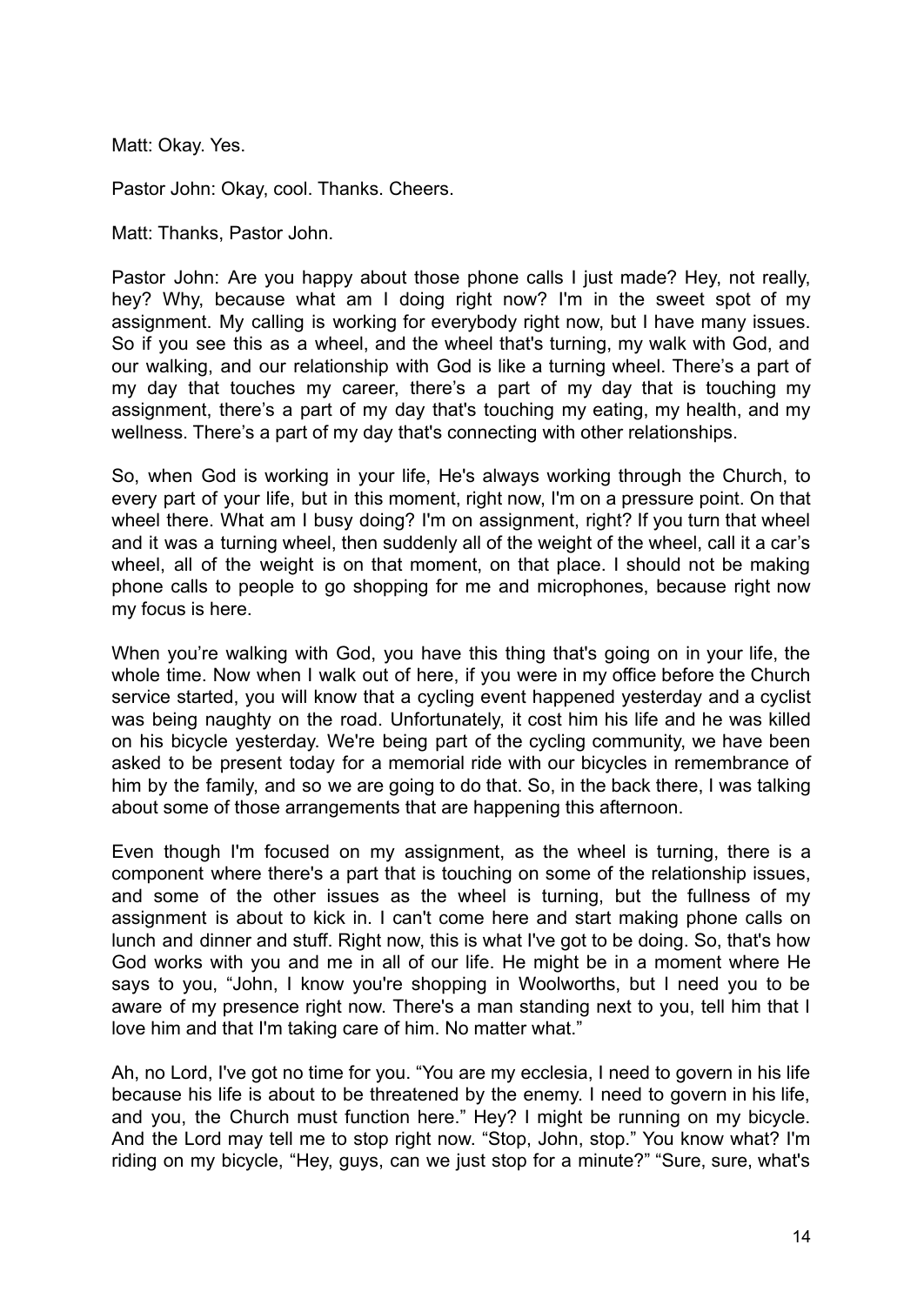going on Pastor John?" "No, I just need to stop." "What's going on?" "Argh no, I just need a rest now. I'm going to just take a drink of water…" My mind starts to work now, "I'm just going to wait and get myself ready to ride up the hill."

But in my spirit man, the Lord said to stop. What's He doing? He's taking me from my rest and recreation and suddenly He's saying, "The world system is about to bring some interference into your life that is going to change everything. Stop. If you stop, I protect you." Or somebody else comes up to me and says, "Pastor John, can we just stop for a minute?" "What's happening?" "I'm just tired." "No, no, let's push. Let's push." Now if that's a natural thing of fitness, let's say we must push to get fit. No problem. But is there something else that's going on and it's time to just stop? Can you explain it?

No. Because the centre of God, the local Church, the local body is all at work. So, here's what happens. As you become more aware of your responsibility to other people, God will make you more aware of His responsibility that He has towards you, and as you become responsible for others, He's responsibility to you begins to show up all the time, in little ways, like "Stop." Hallelujah.

I've shared this example with you before. I'm nearly finished here; I've got one more scripture to read to you. I've shared this example with you. I was riding back from a Church service here with brother Joe McCroskey, and we were riding back to Johannesburg. He was going to go and stay in the hotel there and we were riding back, and it was after a night service. So, let's say it was about 21h30, 22h00 o'clock at night, and we were heading on our way back to Johannesburg, and I'm riding in the right-hand lane.

Well, everybody will know that on the road, on the Johannesburg Witbank Road via Benoni, which I think is called the R12. That road has a lot of coal trucks on it. So, a safe place to ride, more safe than the left-hand side is in the right-hand lane. We're riding in the right the right-hand lane, and without explanation, just an instinct in me. I just moved into the left-hand lane. Not a car sight, not behind me, not in front of me; not a car in sight. I just moved over to the left-hand lane. About a kilometre later, a truck stopped, no triangles, no visibility, no lights, coal truck, black everywhere. Anything that would be a reflector wasn't even showing on that truck. At 120 there is no way that I was stopping, that I would hit that truck. Brother Joe and I, unlikely would be around today.

Tried to stop three assignments, Brother Jerry's, Brother Joe and mine, and potentially yours because there was a stopped truck in the middle of the road. When we went past that truck, Brother Joe and I both immediately, instinctively, by the Spirit of God began to praise God—that I moved over to the left-hand lane.

Joe said, "John if you hadn't moved over, that can only be… that is the leading of the Holy Spirit." And we began to praise Him and worship Him and give Him thanks. Because right there, he saved our lives like that. "How is it that you can be so sensitive to the Holy Spirit?" because I'm responsible for you. I take my responsibility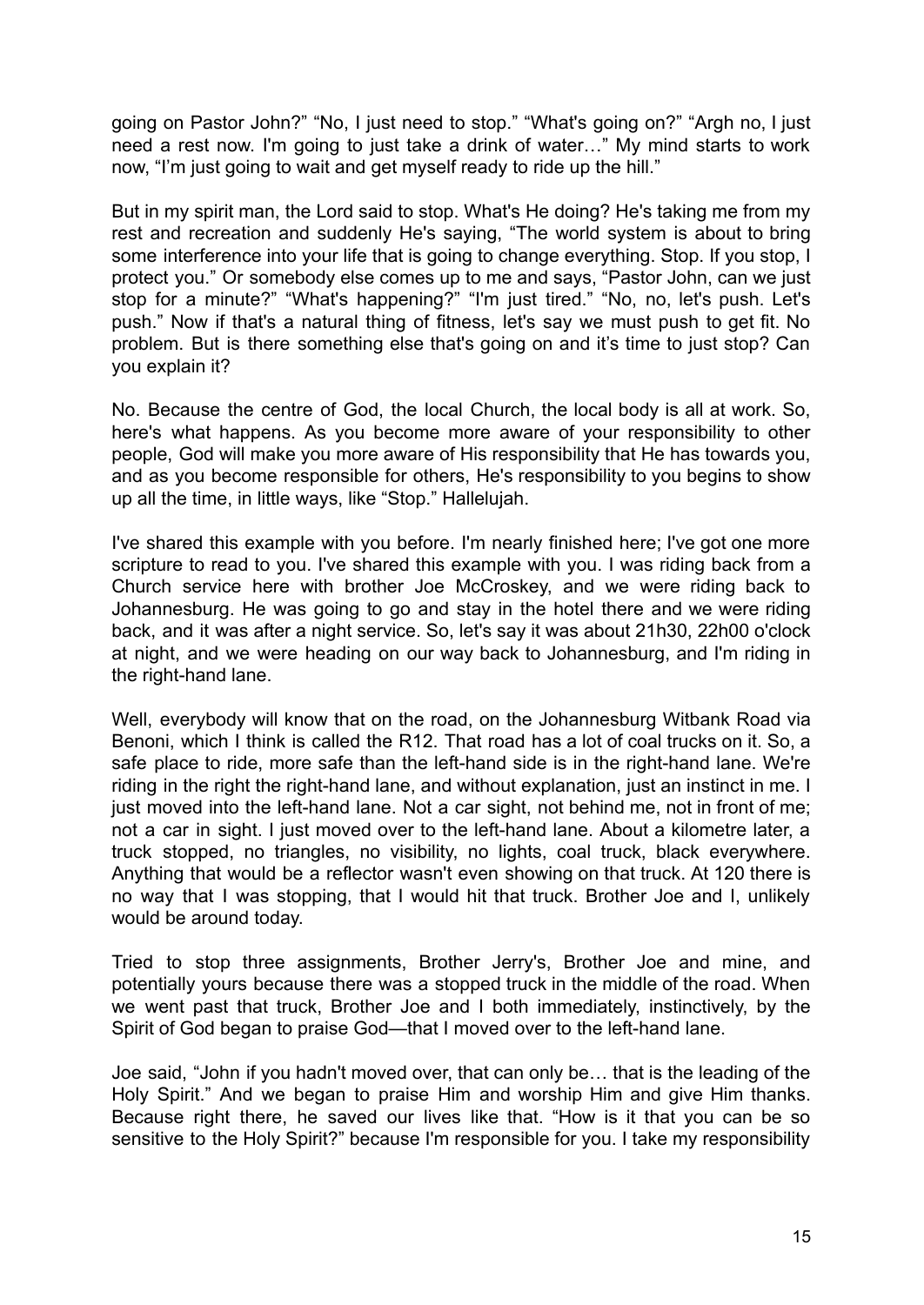for you, not just because I'm the watchman of your soul, but I'm also a member of this body. Hallelujah.

So, you have to be careful that when you're doing a certain thing in life that you don't mix your assignments because even though I have a relationship with Pastor Sharon, and a strong connectedness to her, there's a moment for me to be talking to her about buying stuff at Woolworths. Even though Matt is on assignment with me doing this stuff together, there's a moment we have to talk about that. I can't mix up the times of things, because then I'm confusing everybody.

What happens if that became my regular behaviour pattern, that every time I came into Church here and I stood in the pulpit, you suddenly see me phoning people, making other things happen? What are you going to think about my assignment? Come on now. I mean, the most basic thing you're going to say is, "Pastor John is a bit confused about why he's here and why we're here." Right?

You might give me a little bit of latitude for a while that, "He's a bit confused. Maybe he'll come right." Yes? But if I keep doing that, then eventually you are going to say, "Hmm, I'm not going to waste my time going to that Church because he spends half his service dealing with issues he should have done somewhere else." Right? Then I would say to you also, "You should go," because that's not the way you conduct yourself when you're focused on what God needs you to be focused on. Hallelujah.

Let me tell you, I will talk a little bit about relationships, because it's how you relate, how you connect with one another, and how you see the Church and your connectedness to the Church, with your calling and with your gifting that actually you become a whole person. You cannot grow into the fullness of your life and the wholeness of your life without the Church, without the relationships, your relatedness to the Church, both with your person, your walk with God and with your gift and with your calling and with your talent. Your wholeness, your fullness, the strength of your life, actually, all comes out of your walk with God and your connectedness - not just to the congregation, but to the understanding that together we have a lot of stuff to do.

I'm going to finish my message now with this passage of Scripture that I'm going to read to you. Now, remember next week… what I did with the phone calls here is small drama compared to what I'm going to show you next week. Next week it's going to be high drama.

You, people from Joburg that are not here today and other places, for convenience's sake or whatever other plans that you made that are more important than coming to Church—change them. Get here. Ja. Oh, for a few months now or a few weeks we're inconvenienced because we're building an auditorium there… So sorry. The farmers here have been inconvenienced for 11 years. You can't be inconvenienced for a couple of months? "No, but you don't know how busy or how important…" Anything more important than this Ecclesia moment? Do you want to really tell me that what you're doing out there is more important than this Ecclesia, this connectedness? You're just telling me; I want to keep dislocating my finger.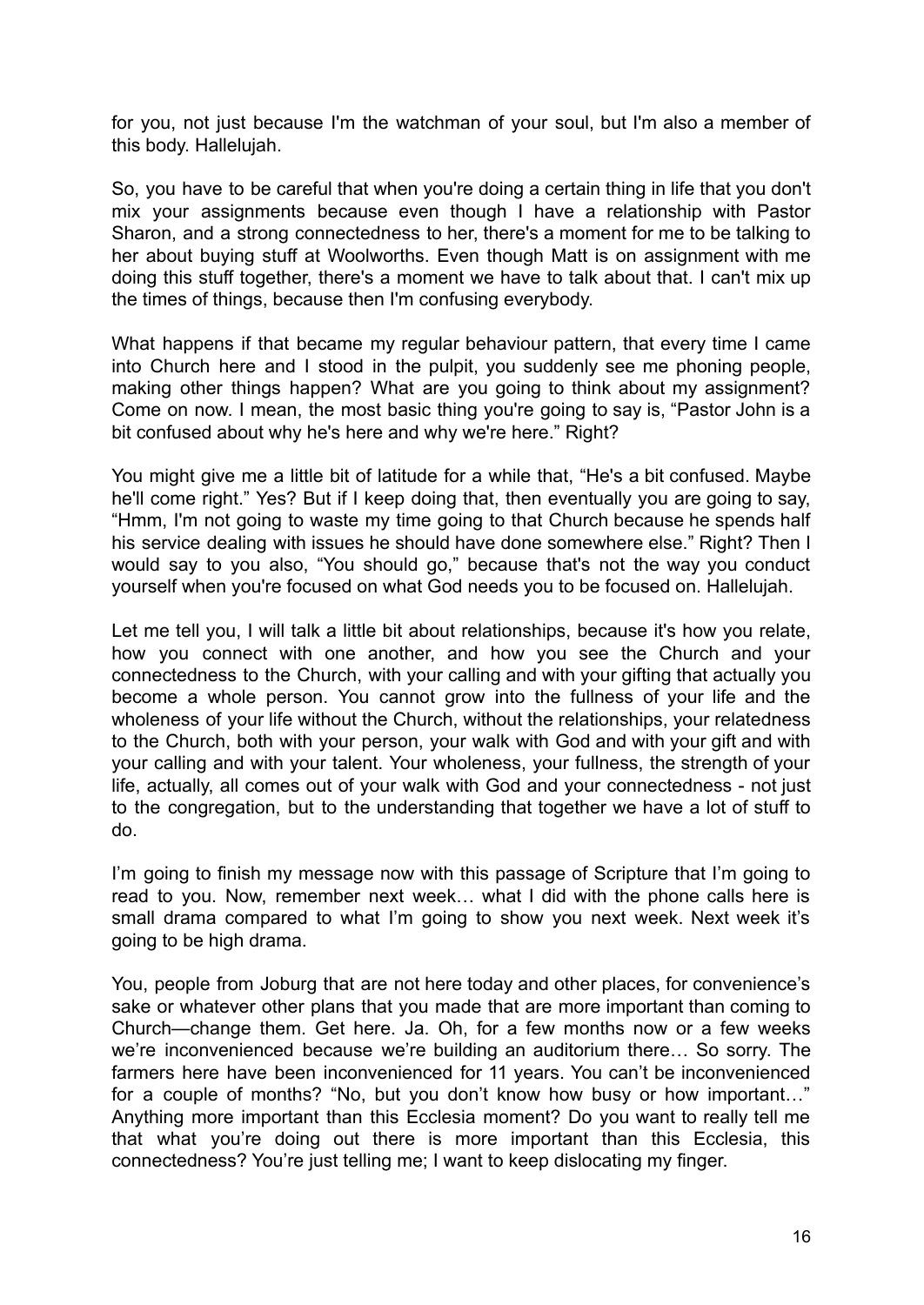Anybody that's had a dislocation will tell you it's not fun. Unless you do it so much that you can almost do it at will and your joint becomes hardened to it, in which case you're in a worse position because you don't even know that you're dislocating anymore. Until you try and put some strength there and you find; "Oh, I'm dislocated," and that moment could be a life-altering moment or a life strategic moment when you need the strength of your thumb and suddenly it's dislocated and you didn't know that you were dislocated. It's even worse. It's not a good sign if you've become comfortable with dislocation. It's a bad sign. It's not healthy for you.

Come on, all of you should say right now, "We still love you, Pastor John," because what I'm telling you is the truth and I would not be following God if I wasn't here, right now, in this moment, at this beginning of 2022, where God is about to and has already started opening His hand, He's giving us the extended hand of God's favour towards us and He's asking us to go big and bold in 2022 more than we were last year because He's doing something powerful in this Ecclesia to govern, to show all of the beings in the universe that this Ecclesia knows who they are in Christ Jesus and they know who they are together in Christ Jesus and right now, because of this message, right now, Jesus and the Holy Spirit and all the great cloud of witnesses are saying, "Watch this Church. This message in this Church, this is what it's all about." Hallelujah.

Ephesians chapter 4 verse 17. I finish with this, **<sup>17</sup> This I say, therefore,** after everything I've preached today, **I say, therefore, and testify in the Lord, that you should no longer walk as the rest of the Gentiles walk. (Ephesians 4:17 NKJV)** So, don't walk like all of the other Witbankers walk. Don't walk like all the other Joburgers walk. Don't walk like all of your friends walk. How do they walk? Well, they make decisions to go on holiday whenever they want to, they make decisions how they want to make decisions, for themselves, by themselves, with themselves, that's most convenient for them. They have no conviction about how they live their lives. Their only conviction is the oneness of themselves. Don't walk like that.

**<sup>17</sup> …in the futility of their mind, <sup>18</sup> having their understanding darkened.** How? By oneness with themselves and not connectedness to the Church. **…being alienated from the life of God.** Come on, I've just got through the whole length telling you that even Christians who are born again, maybe even Spirit-filled-Christians, can cut off themselves from the Church—alienate themselves from what they're supposed to be in God. The best scenario is a dislocation. The worst thing is a dismemberment. **<sup>18</sup> …because of the ignorance that is in them…** because they don't see what God has actually called them to be and how mighty and majestic and awesome God is and can be in you and wants to be through you. **<sup>18</sup> …because of the blindness of their heart; (Ephesians 4:17-18 NKJV)** because what your heart chooses, your mind justifies. It's not an intellectual process, it's a choice of—I do want God or I don't want God, I want what God wants for my life or I don't. It's a heart choice, and then your mind gets involved to justify what you choose in your heart because out of your heart flow all the issues of life.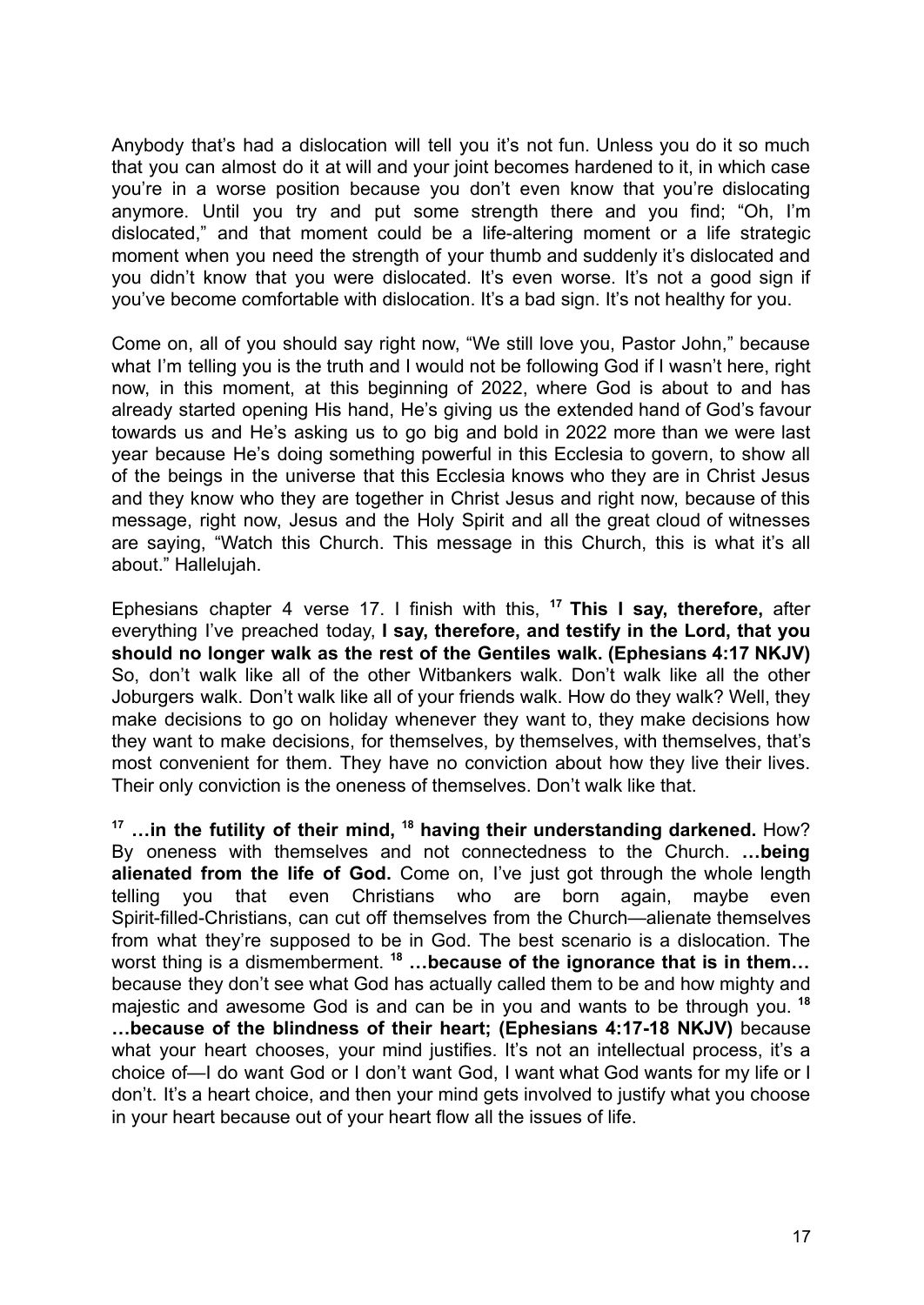**<sup>18</sup> …because of the blindness of their heart; <sup>19</sup> who, being past feeling,** they don't even feel for the fact that they don't do things for the Church anymore, **have given themselves over to lewdness, to work all uncleanness with greediness. (Ephesians 4:18-19 NKJV)** You might get away with lewdness, which otherwise is lasciviousness or just an immoral way of living. You might get away with that and you might say work of uncleanness, but a lot of stuff come in the category of uncleanness, but almost certainly most of us are going to get caught with the last one which is greediness because you don't have to have a lot of money to be greedy for it. In fact, you can have a very little bit of money and be very greedy for money.

**<sup>20</sup> But you have not so learned Christ, <sup>21</sup> if indeed you have heard Him and have been taught by Him, as the truth is in Jesus: <sup>22</sup> that you put off, concerning your former conduct, the old man which grows corrupt according to the deceitful lusts. (Ephesians 4:20-22 NKJV)** Come on. Talk to me for a minute. If you live a lifestyle of convenience, that you see the Church as a congregation, rather than a lifestyle of conviction, where you see the Church as an Ecclesia where God wants to you to rule and show His government on the earth—that is a former man and God is saying; I want you to put off the former man and his former conduct that grows corrupt according to the deceitful lusts.

Do you know what lust is? It's an imitation of love. So, what you have as a feeling of love is also very closely aligned to a feeling of lust. Most of the world thinks love is lust. It's so close. Because that's the deception of the world. "I really want to kiss you." "Why do you want to kiss me so bad?" "Because I love you." "Oh, you love me? So, you want to kiss me? What about maybe I lust you, so I want to kiss you?" "No, no, no, no, no, no I don't lust you." "Really?" "I can't wait to kiss you." I'm being very basic about this. *Eina!* Let me just, just, by the way, you don't have to be single to have that, you can be married. It's quiet in here now. I'm going to move on from that.

From **the deceitful lusts**, it covers a lot of stuff, not just what I've described here. It covers a lot of stuff. Lust for cars, lust for houses, lust for a way of life, lust for other things. The deceitfulness of the lusts that consume your life. So, put away all that stuff, **<sup>23</sup> …and be renewed in the spirit of your mind...** Where's that? **In the spirit of your mind. <sup>24</sup> And that you put on the new man, which was created according to God, in true righteousness, and holiness**. **(Ephesians 4:23-24 NKJV)** It's a choice of your heart that you put on a new man, and you say, "From my heart inwards, I will be in the Church and be convicted, and this will be a conviction of my life that I will live connected to the Church."

If you are going to become disconnected from the Church, that God's called you to be part of, then, you should go to the members of the Church, and you should say, "I'm leaving and here's why I want to leave, I'm taking my gifts and my calling with me." They should all preside over your gifts and your callings, and they should witness with the fact that God is releasing you into a different body.

That is not something that should happen very easily. That is something that should be a life decision. "No, I don't like what you just said, Pastor John, because now I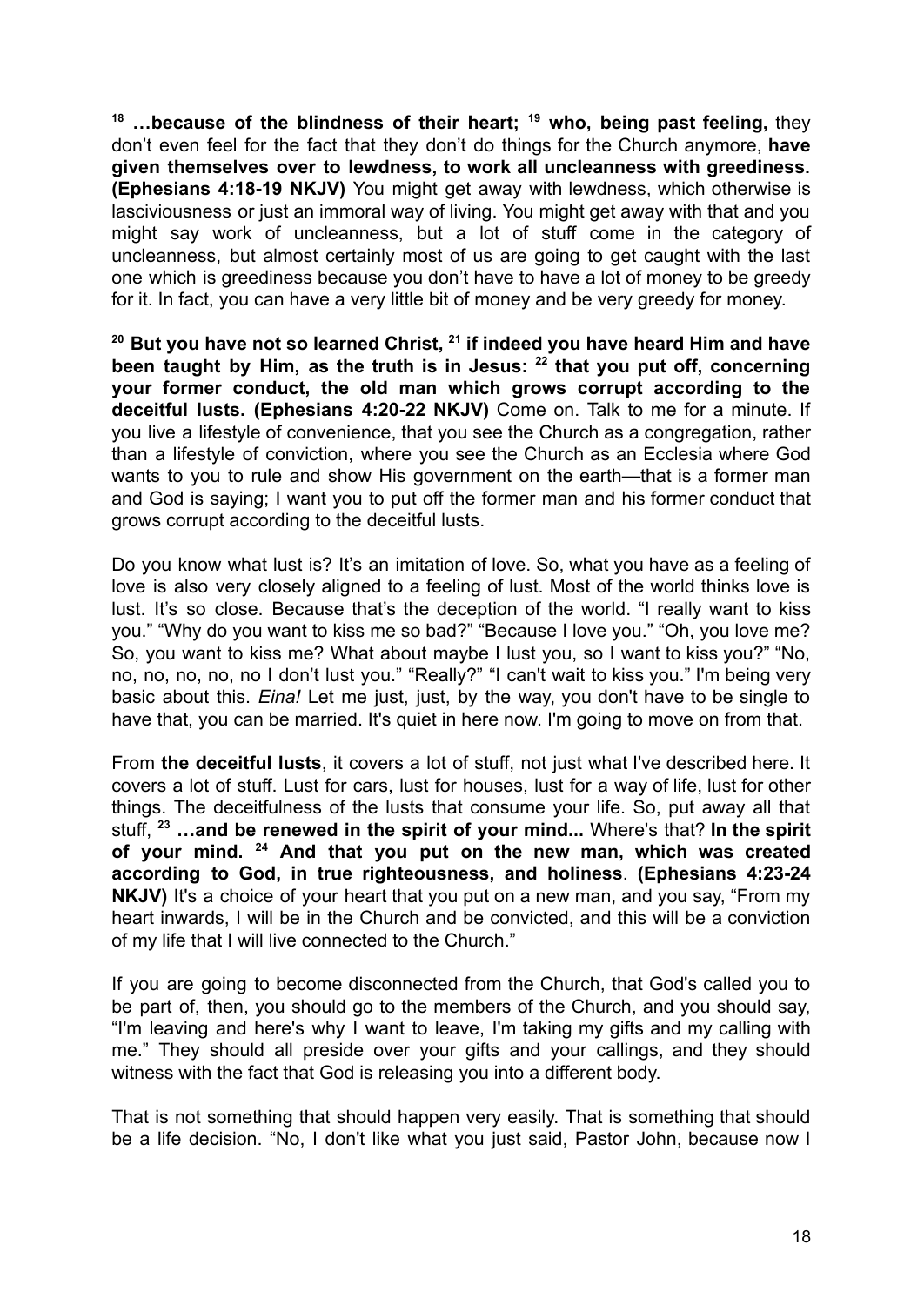can't just leave when I want to." Good, you are now responsible for it. Praise the Lord.

Next week, when I have some drama here, I'm going to talk to you about the cage of oneness that you can see through your cage of your oneness into your future and into your life and into the things you can have a vision for your life, in the cage of your oneness. I'm going to show you what that means to you, and what that does to you. And we're going to have some drama around that next week.

So, you can't just take this one message or last week's message and this week's message and say, I'm going to live my life by these two messages. There is still two more to come at least. I can't get to the fourth one until I've got to the third one because I have to have some drama so that you will understand the power of what I'm talking about. Hallelujah. Praise Jesus.

The good news is that you are here today, and the good news is that you heard this message today. It's also bad news for you because you're now responsible to hear this message and live this message and do this message. Hallelujah. Praise the Lord.

Won't you all stand with me please. Glory to God. Please put your hand on your heart like this. I would like you to just say this with me. I, thank You, Lord, that You are my Savior. I am a son of God. I live with You. I live in You. And I live for You, in Jesus name. Hallelujah. Praise the Lord. Praise the Lord. Phew, if you believe that statement right there, and then God says "Come"

I don't want to preach anymore. I have to let you go, but you know, Jesus died for all of your sins, your past sins. I read that today. Your past sins, your present sins and your future sins. The Bible says He remembers them no more. So, He can't be outside of time and live into your time, even into your future sins, and see your sin in the future because it's only in your future, He is outside of time, He's already seen the whole thing.

The only thing that He's got to do with you, is all of the choices you make with Him in your heart for the Ecclesia for His purposes, or His plans, or His assignment. And whenever you come to Him, and you say, "I'm Yours, You are mine" and He says, "Okay, let's walk together, let's work together, and I'll use all of those seeds that were sown, and I will start to create your future to be in line with My plans. Because He makes all things to turn to your certain good for those who are called, who love Him and are called according to His purpose. He turns all things, all things into your certain good because you love Him, are related to Him, and I'm living according to His purpose.

Can you pray that prayer, if you don't love Him? No. You can ask Him to help the love grow in your heart, and He'll do that because He sent you the helper. Does that scripture apply to those that are doing their own purpose? No. He's going to turn everything to your good if you love Him, and are called according to His purpose, and everything becomes good in your life. Hallelujah.